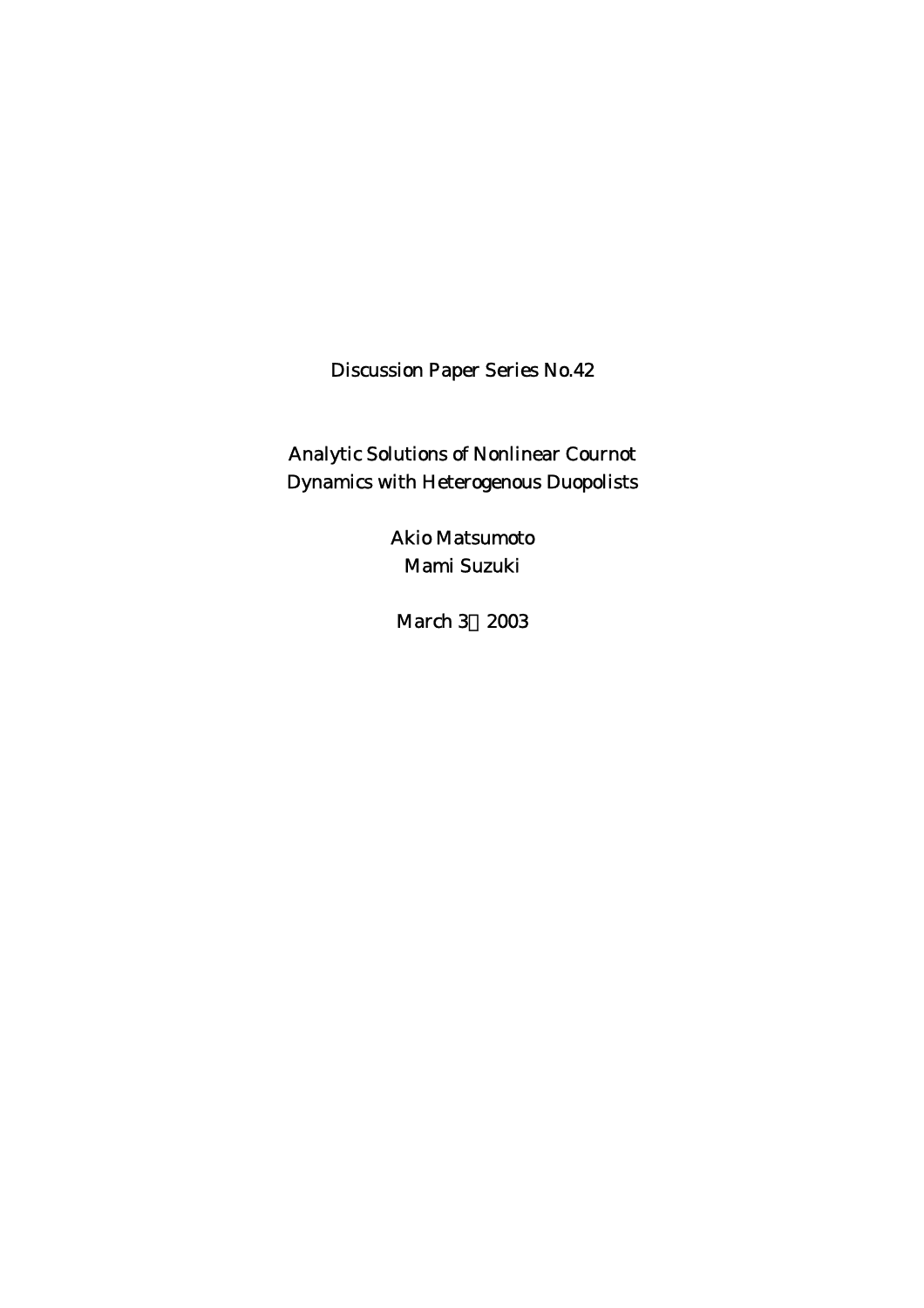# Analytical Solutions of Nonlinear Cournot Dynamics with Heterogenous Duopolists

#### Akio Matsumoto<sup>∗</sup>

Department of Economics Chuo University

### Mami Suzuki

College of Bussiness Administration Aichi-Gakusen University

March, 2003

#### Abstract

This study constructs a Cournot duopoly model with production externality and shows that the Cournot reaction functions are unimodal. Focusing on the stable fixed point, it derives analytic particular as well as general solutions of the discrete-time nonlinear adjustment process of output. Since there are, in general, difficulties in finding analytical solutions in a discrete time system, it is worthwhile to preset the existence condition for analytical solutions.

JEL Classification: C72, D43

Key word: analytic solution, functional equation, nonlinear duopoly game. heterogenous agents

<sup>∗</sup>Corresponding Author. Department of Economics, Chuo University, 742-1, Higashi-Nakano, Hachioji, Tokyo, 192-0393, Japan. akiom@tamacc.chuo-u.ac.jp. Tel:81-426-74- 3351; Fax: 81-426-74-3425.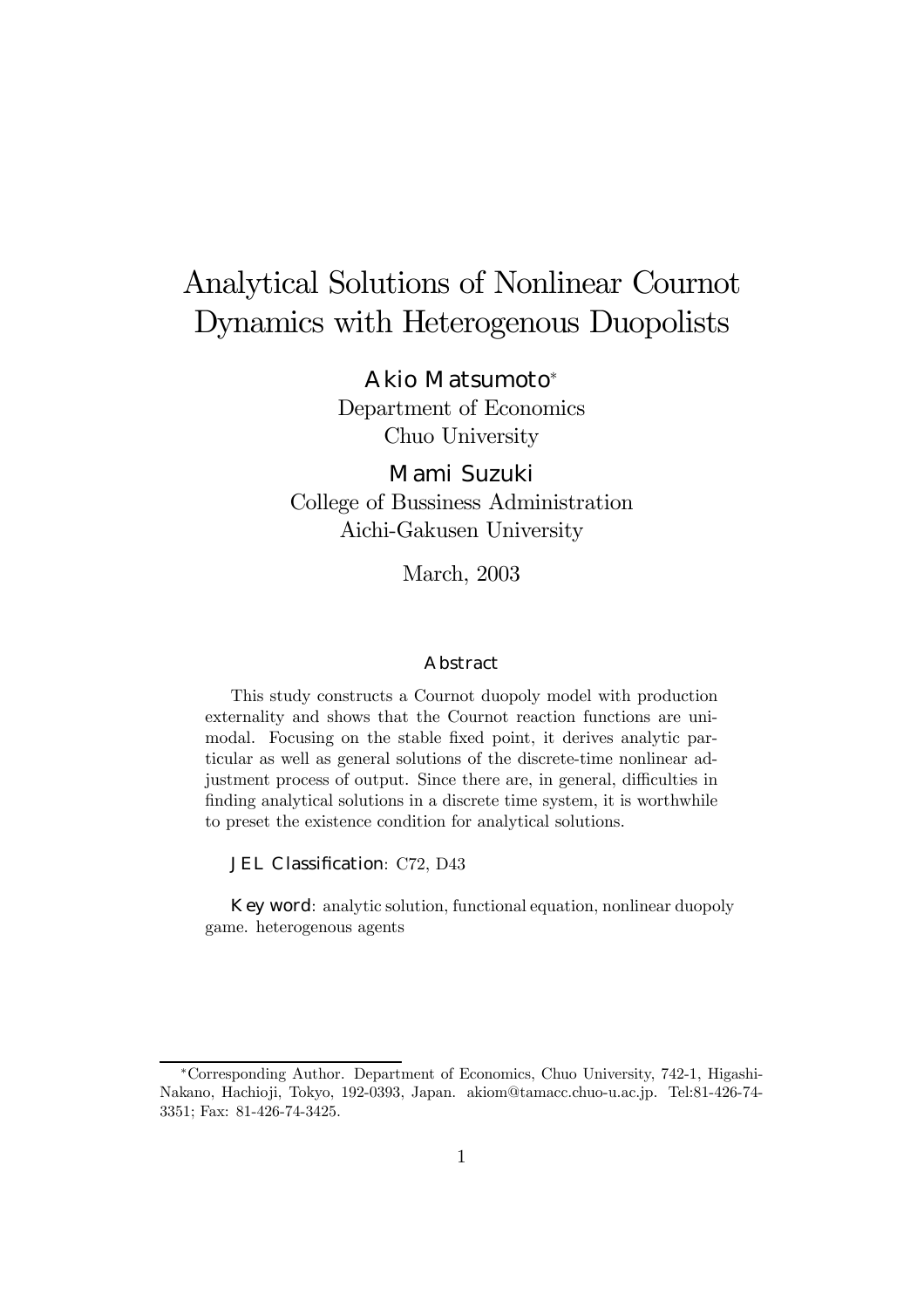## 1 Introduction

Seminal papers of Day [1982,83] shed light on nonlinearities existing in traditional economic models and indicate a possibility of chaotic fluctuations. Those focus on roles of nonlinearities played in dynamic process, nonlinearities which are necessarily involved in economic models and which the traditional economics rarely pays much attentions to. Since then, nonlinear analysis has received an increasing amount of concern. It has been demonstrated that any economic dynamic model can give rise complex dynamics involving chaos if it has strong nonlinearities. Main results obtained so far are summarized in Day [1994], Lorenze [1993], Majumder, Mitra and Nishimura [2000], and Rosser [2000], to name only a few.

In the literature of nonlinear economic dynamics, it is a usual procedure to perform numerical simulations to detect dynamic characteristics of such a nonlinear system since common analytical properties are limited. Computer simulations visualize how a dynamics process evolves over time even if analytical treatment is insufficient and thus are useful and helpful for nonlinear analysis. However, in spite of rapid development of speed and accuracy of computer, it is still possible that simulation results do not approximate a true solution of discrete-time system. According to Lorenze [1993], the deviation between the numerical simulations and analytical solutions is mainly due to two storage properties of computers; truncating a rational number and the binary representation of a number.<sup>1</sup> One way to deal with this immanent features of computers is to find an analytical solution of discrete time system. In this study, we construct an nonlinear dynamical system of Cournot duopoly and aim at finding its general analytical solution.

The paper is organized as follows. Section 2 constructs a nonlinear duopoly model with production externality and shows its stability condition. Section 3 consider the existence of particular as well as general analytic solutions and demonstrates explicit forms of those solutions. Section 4 is for concluding remarks.

### 2 Nonlinear Duopoly Model

In this section, we construct a discrete-time Cournot model to consider the existence of a fixed point and its stability properties. An inverse demand function is assumed to be linear and decreasing,

$$
p = a - bQ, \quad a > 0 \text{ and } b > 0,
$$

<sup>&</sup>lt;sup>1</sup>See Appendix 4 of Lorenze [1993] for more detailed discussion.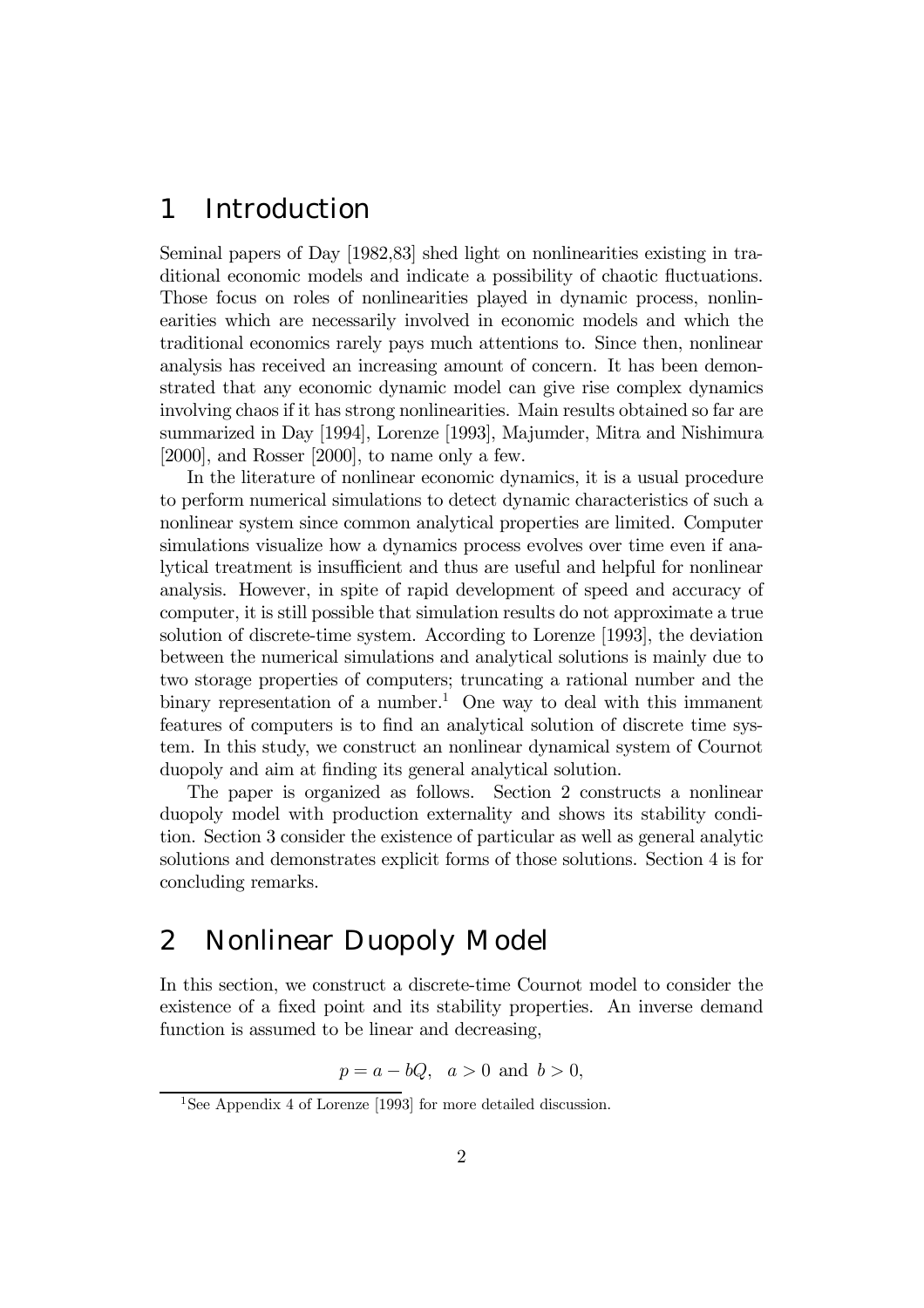where  $Q$  is the industry output, provided demand equals supply. To simplify a dynamic process, only two firms are considered in this study. Those duopolists, denoted by  $X$  and  $Y$ , produce homogenous output  $x$  and  $y$  so that the total supply is made up of supplies of two duopolists,  $x + y = Q$ . Each firm is assumed to have production externality in a sense that the choice of any one firm affects the production possibility of the other firm. Although externalities come in many variates, we confine our analysis to the case in which the externality affects the cost of production. In particular, we deal with the simplest presence of externality in which the production cost of a firm is linear with respect to its own production and nonlinear with respect to its rival's production. Namely, the cost functions of firm  $X$  and  $Y$  are given by

$$
C^x(x, y^{ex}) = c_x(y^{ex})x
$$
 and  $C^y(y, x) = c_y(x^{ex})y$ .

where  $x^{ex}$  and  $y^{ex}$  are output expectations. This specification implies that the marginal cost of production of one firm depends on the amount of output produced by the other firm. We say it has a positive externality if the marginal cost is decreasing for an increment of the rival's output and a negative externality if it is increasing. Solving the profit maximization problems yields reaction functions of duopolists; for firm  $X$ 

$$
r^x(y^{ex}) = \arg\max_x \Pi^x(x, y^{ex}),
$$

and for firm Y,

$$
r^y(x^{ex}) = \arg\underset{y}{Max} \Pi^y(x^{ex}, y),
$$

where the profit functions are defined by

$$
\Pi^{x}(x, y^{ex}) = (a - b(x + y^{ex}))x - c_{x}(y^{ex})x,
$$

and

$$
\Pi^{y}(y, x^{ex}) = (a - b(x^{ex} + y))x - c_{y}(x^{ex})y.
$$

Due to the presence of production externality, the reaction function can be up- or downward-sloping according to the external effect is positive or negative. A profile of the reaction function depends on a specification of the cost function. In this study, following Kopel [1996], we adopt the convenient form of the marginal cost functions,

$$
c_x(y^{ex}, \alpha) = (a - b(1 + 2\alpha)y^{ex} + 2b\alpha(y^{ex})^2)
$$
 and  $c_y(x^{ex}, \beta) = c_x(x^{ex}, \beta)$ .

that make the reactions functions to be identical with the logistic map. If duopolists have naive expectations,  $x_t^{ex} = x_{t-1}$  and  $y_t^{ex} = y_{t-1}$ , the adjustment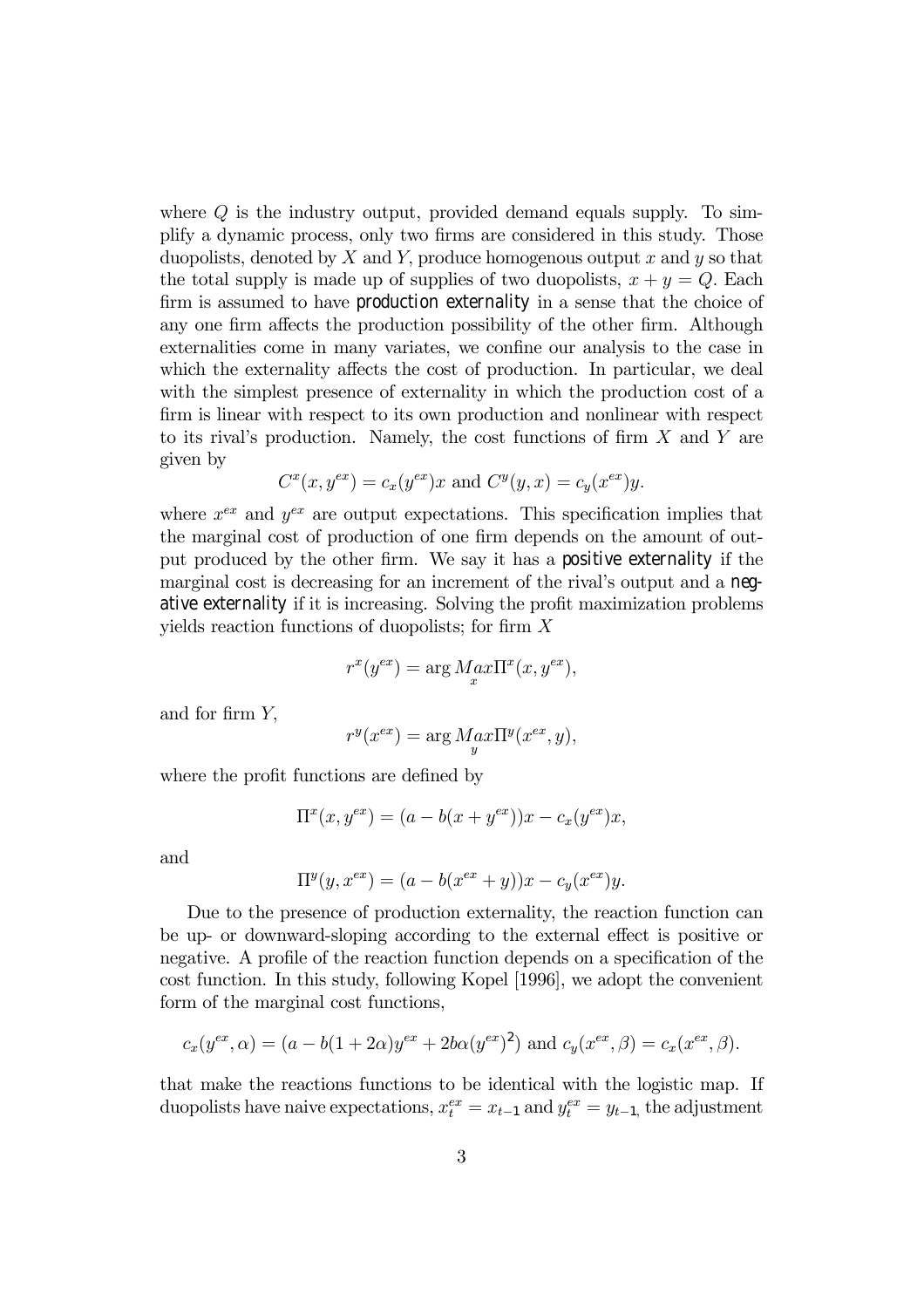process of output is described by the double logistic system,

$$
DS_1: \begin{cases} x_{t+1} = \alpha y_t (1 - y_t), \\ y_{t+1} = \beta x_t (1 - x_t) \end{cases}
$$

where  $\alpha$  and  $\beta$  are positive adjustment coefficients. Apparently, the system possesses only the trivial solution when those coefficients are less than unity and possibly generates negative solutions when either or both of those coefficients is greater than four. To eliminate those uninteresting cases, we assume

#### **Assumption 1:**  $1 < \alpha < 4$  and  $1 < \beta < 4$ .

We consider the existence of the non-trivial fixed point and its stability properties. An intersection of those two reaction curves determines a fixed point (i.e., Cournot-Nash equilibrium). Since the curves are unimodal, multiple fixed points are possible. We thus clarify the parametric condition under which  $DS_1$  possesses multiple fixed points.

Substituting the second equation of  $DS_1$  into the first and equating it to x yields, after transposition and factorization, the following fourth-order equation where the time subscript is omitted for a while only for the notational simplicity,

$$
-x(1 - \alpha\beta + \alpha\beta x + \alpha\beta^2 x - 2\alpha\beta^2 x^2 + \alpha\beta^2 x^3) = 0.
$$

Apparently  $x = 0$  is a trivial fixed point. To find another fixed point, we define

$$
f_{\alpha,\beta}(x) = 1 - \alpha\beta + \alpha\beta x + \alpha\beta^2 x - 2\alpha\beta^2 x^2 + \alpha\beta^2 x^3.
$$

This is a cubic polynomial and has either one real root and a conjugate pair of complex roots or three real roots according to combinations of  $\alpha$  and  $\beta$ . As illustrated in Figure 1,  $f_{\alpha,\beta}(x)$  with  $\alpha = 2$  and  $\beta = 3$  is depicted by the monotonically increasing dotted line and intersects the horizontal axis only once while  $f_{\alpha,\beta}(x)$  with  $\alpha = 3.5$  and  $\beta = 3.8$  is depicted by the concave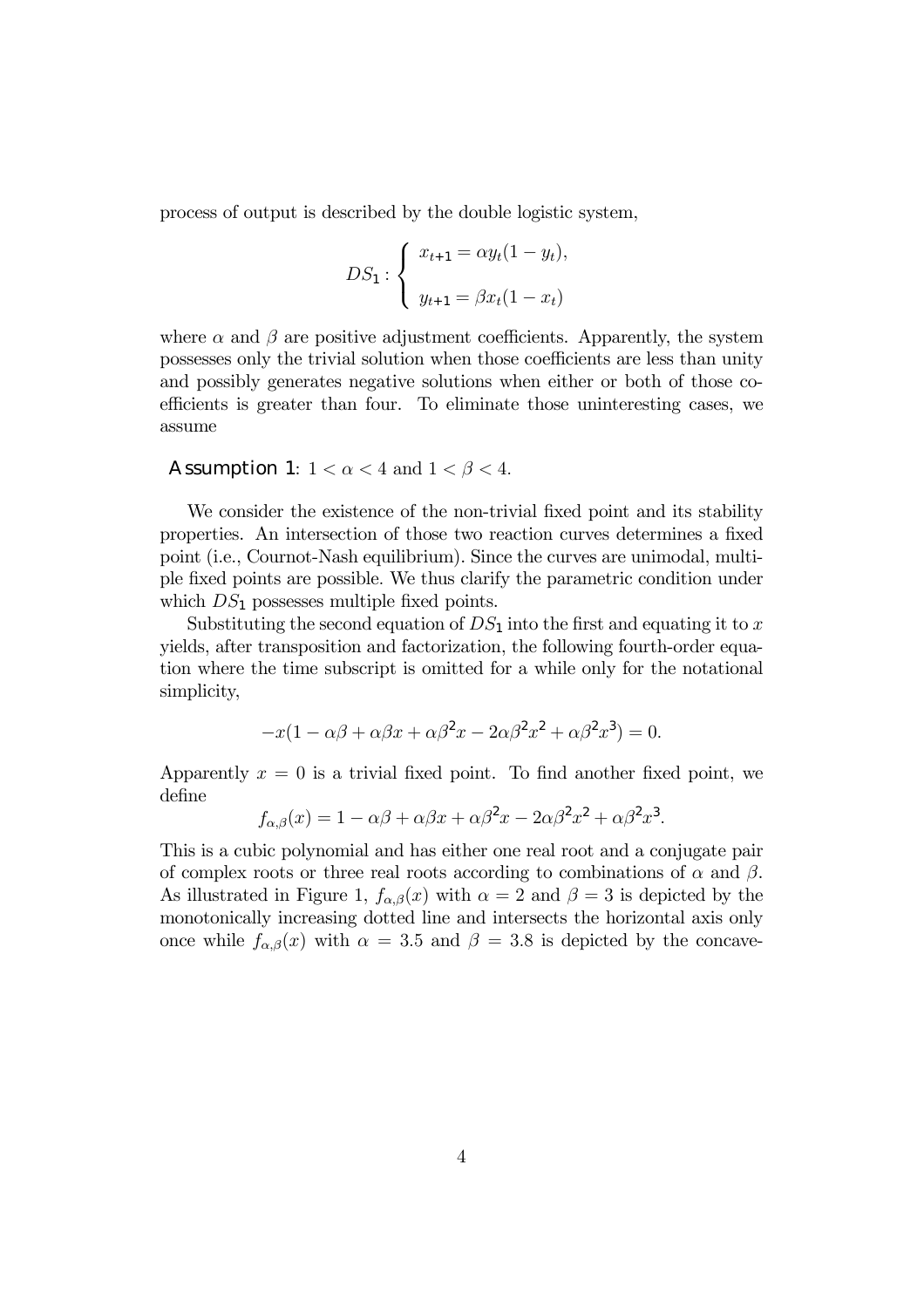convex real line and intersects the horizontal line three times.



Figure 1. Two Profiles of  $f(x)$ 

We find critical values of  $\alpha$  and  $\beta$  that distinguish one case from the other.  $f_{\alpha,\beta}(x)$  is defined on the unit interval and, for two end points, it has

$$
f_{\alpha,\beta}(x) = 1 - \alpha\beta < 0 \text{ for } x = 0, \text{ and } f_{\alpha,\beta}(x) = 1 \text{ for } x = 1,
$$

where the direction of inequality is due to Assumption 1. To see how the curvature of  $f_{\alpha,\beta}(x)$  changes as x increases from zero to unity, we differentiate  $f_{\alpha,\beta}(x)$  with respect to x to obtain its derivative which is, after arranging terms, given by

$$
f'_{\alpha,\beta}(x) = \alpha\beta^2 \{\frac{1}{\beta} + (3x - 1)(x - 1)\}.
$$

 $(3x-1)(x-1)$  has a minimum  $-\frac{1}{3}$  at  $x=\frac{2}{3}$ . Thus, if  $\beta < 3$  holds, then it must be the case that  $f'_{\alpha,\beta}(x) > 0$  for  $0 \le x \le 1$  regardless of a value of  $\alpha$ .  $f_{\alpha,\beta}(x)$  is monotonically increasing and crosses the horizontal line (i.e., the  $x = 0$  locus) only once. Accordingly, the adjustment process  $DS_1$  has a unique fixed point other than the trivial solution (i.e.,  $x = y = 0$ ) for  $\beta < 3$ .

 $f'_{\alpha,\beta}(x)=0$  has identical roots for  $\beta=3$  and two distinct roots in the unit interval for  $\beta > 3$ ,

$$
x_1 = \frac{2\sqrt{\beta} - \sqrt{\beta - 3}}{3\sqrt{\beta}} \text{ and } x_2 = \frac{2\sqrt{\beta} + \sqrt{\beta - 3}}{3\sqrt{\beta}}.
$$

This implies that  $f_{\alpha,\beta}(x)$  has a concave-convex-shaped profile and takes a local maximum at  $x_1$  and a local minimum at  $x_2$ . Therefore  $f_{\alpha,\beta}(x)=0$  has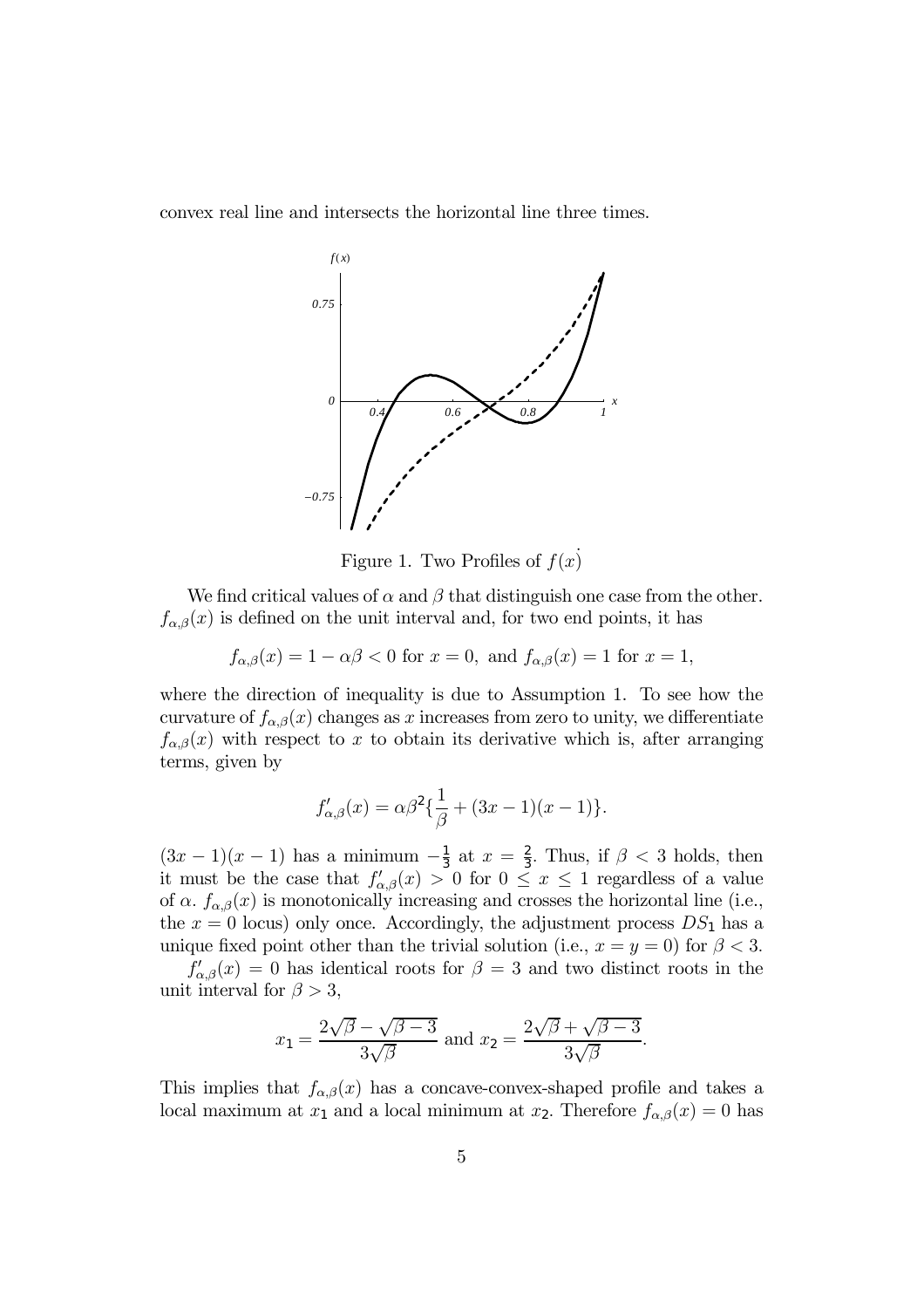three distinct roots if the maximum is positive and the minimum is negative. We then solve  $f_{\alpha,\beta}(x_{\text{max}})=0$  and  $f_{\alpha,\beta}(x_{\text{min}})=0$  for  $\beta$  to find two critical lines,

$$
\alpha_{\max}(\beta) = \frac{27}{6\sqrt{\beta - 3}\sqrt{\beta + 9\beta - 2\sqrt{\beta - 3}\sqrt{\beta^3 - 2\beta^2}},}
$$

$$
\alpha_{\min}(\beta) = \frac{27}{-6\sqrt{\beta - 3}\sqrt{\beta + 9\beta + 2\sqrt{\beta - 3}\sqrt{\beta^3 - 2\beta^2}},}
$$

both which are defined for  $\beta > 3$ . Furthermore,  $\alpha_{\text{max}}(\beta) > \alpha_{\text{min}}(\beta)$  and  $\alpha'_{\text{max}}(\beta) > 0$  and  $\alpha'_{\text{min}}(\beta) > 0$  for  $\beta > 3$  so that those lines divide a set of parameters where  $3 < \alpha < 4$  and  $3 < \beta < 4$  into three subregions. It can be checked that

$$
f_{\alpha,\beta}(x_{\text{max}}) > 0 \text{ for } (\alpha,\beta) \text{ such that } \alpha < \alpha_{\text{max}}(\beta)
$$
  

$$
f_{\alpha,\beta}(x_{\text{min}}) < 0 \text{ for } (\alpha,\beta) \text{ such that } \alpha > \alpha_{\text{min}}(\beta).
$$

Then we can define the subregion surrounded by those two lines and two straight lines,  $\alpha = 4$  and  $\beta = 4$ 

$$
S = \{ (\alpha, \beta) \mid 3 < \alpha < 4, 3 < \beta < 4, f_{\alpha, \beta}(x_{\max}) > 0 \text{ and } f_{\alpha, \beta}(x_{\min}) < 0 \}.
$$

 $f_{\alpha,\beta}(x)$  has three distinct roots for  $(\alpha,\beta) \in S$  and accordingly,  $DS_1$  has three distinct fixed points.

Returning to  $DS_1$ , substituting the first equation into the second equation, and then following the same procedure to get  $f_{\alpha,\beta}(x)$ , we have the cubic polynomial for y which can be expressed by  $f_{\beta,\alpha}(y)$  as it is symmetric with  $f_{\alpha,\beta}(x)$  in parameters and output. Therefore the same argument used for distinguishing the number of roots  $f_{\alpha,\beta}(x)$  possesses implies that  $f_{\beta,\alpha}(y)$  has one real root if  $\alpha < 3$  regardless of values of  $\beta$ , and a set of parameters that produces  $f_{\beta,\alpha}(y_{\text{max}}) > 0$  and  $f_{\beta,\alpha}(y_{\text{min}}) < 0$  is identical with S. To summarize, we have

**Theorem 1** Under Assumption 1, the dynamical system  $DS_1$  has three distinct fixed points if  $(\alpha, \beta) \in S$  and one fixed point otherwise.

To examine the stability of a fixed point, we linearized  $DS_1$  at the fixed point to have the Jacobi matrix,

$$
J = \begin{pmatrix} 0 & \alpha(1 - 2y^e) \\ \beta(1 - 2x^e) & 0 \end{pmatrix}
$$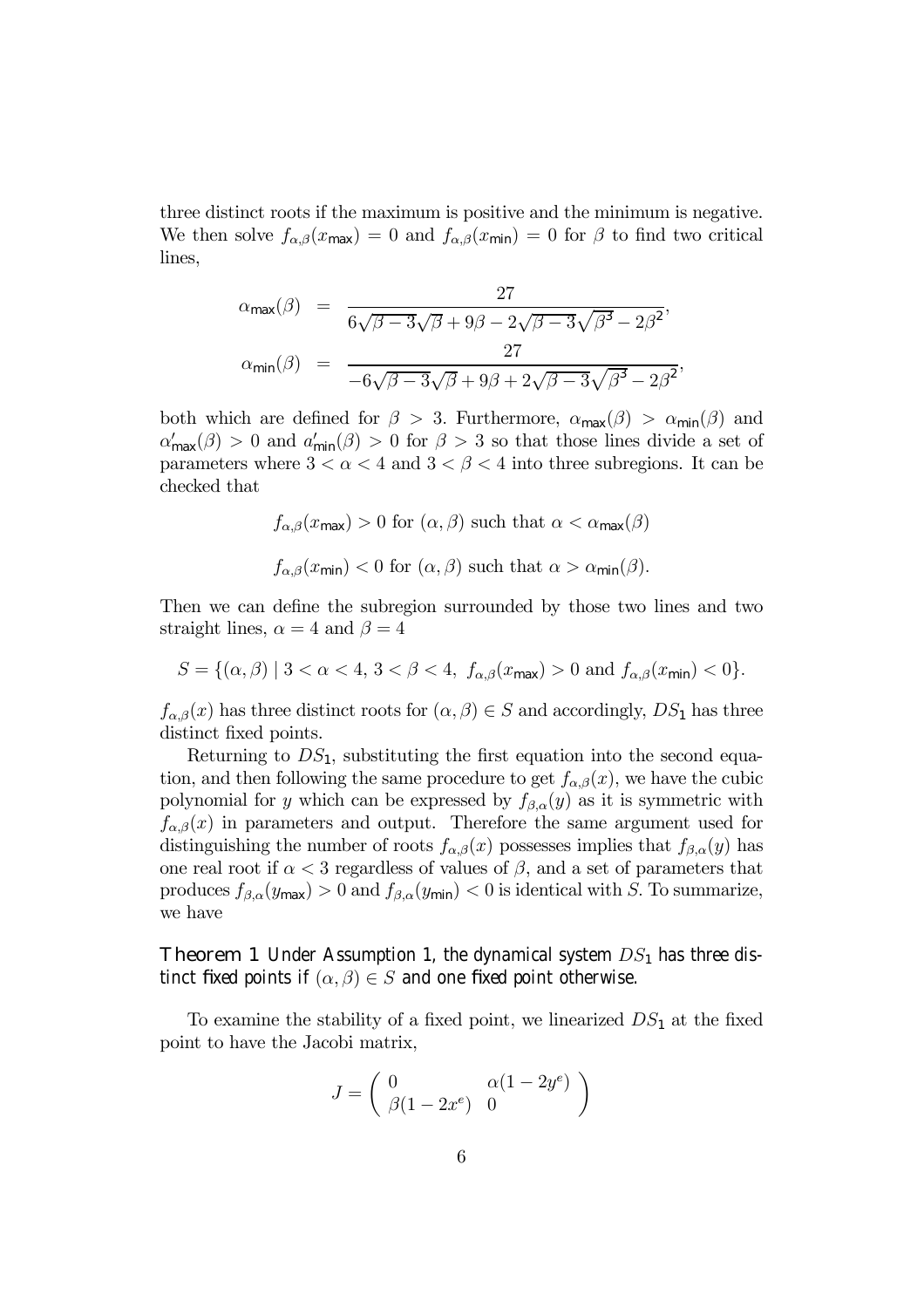where  $(x^e, y^e)$  is the fixed point. The eigen values  $\lambda_1$  and  $\lambda_2$  satisfy

$$
\begin{cases}\n\lambda_1 + \lambda_2 = 0, \\
\lambda_1 \lambda_2 = -\alpha \beta (1 - 2x^e)(1 - 2y^e).\n\end{cases}
$$

Set  $\lambda = \lambda_1 = -\lambda_2 > 0$ . The fixed point is stable if  $\lambda^2 = \alpha \beta (1 - 2x^e)(1 - 2y^e)$ is less than unity. The stability apparently depends on values of  $x^e$  and  $y^e$ . Suppose that  $\alpha < 3$  and  $\beta < 3$ . Then  $DS_1$  has one fixed point according to Theorem 1. Since  $f_{a,\beta}(x)$  as well as  $f_{\beta,\alpha}(y)$  is a cubic polynomial, it is possible to obtain an explicit expression of the fixed point which turn out to  $be,^2$ 

$$
\begin{cases}\nx^e = \frac{2}{3} + \frac{\sqrt[3]{2}(\alpha - 3)\beta}{3\sqrt[3]{\Delta(\alpha, \beta)}} + \frac{\sqrt[3]{\Delta(\alpha, \beta)}}{3\sqrt[3]{2}\alpha\beta}, \\
y^e = \frac{2}{3} + \frac{\sqrt[3]{2}(\beta - 3)\alpha}{3\sqrt[3]{\Delta(\beta, \alpha)}} + \frac{\sqrt[3]{\Delta(\beta, \alpha)}}{3\sqrt[3]{2}\alpha\beta},\n\end{cases}
$$

where

$$
\Delta(\alpha,\beta) = \alpha\beta^2\{-27 + 9\alpha\beta\} - 2\alpha^2\beta + 3\sqrt{3}\sqrt{27 - \alpha\beta(18 - 4(\alpha + \beta) + \alpha\beta)}.
$$

Although both of  $x^e$  and  $y^e$  have complicated expressions, it is logically possible to derive a locus of  $(\alpha, \beta)$  describing all parametric combinations that yield  $\lambda^2 = 1$ . However, instead of pursuing the logical possibility, we depict a 3D illustration of  $\alpha\beta(1-2x^e)(1-2y^e)$  to confirm that the eigenvalues are less than unity in absolute value for  $\alpha < 3$  and  $\beta < 3$ .



Figure 2.  $\lambda^2$  surface

<sup>2</sup>Calculations are done with Mathematica, ver.4.1.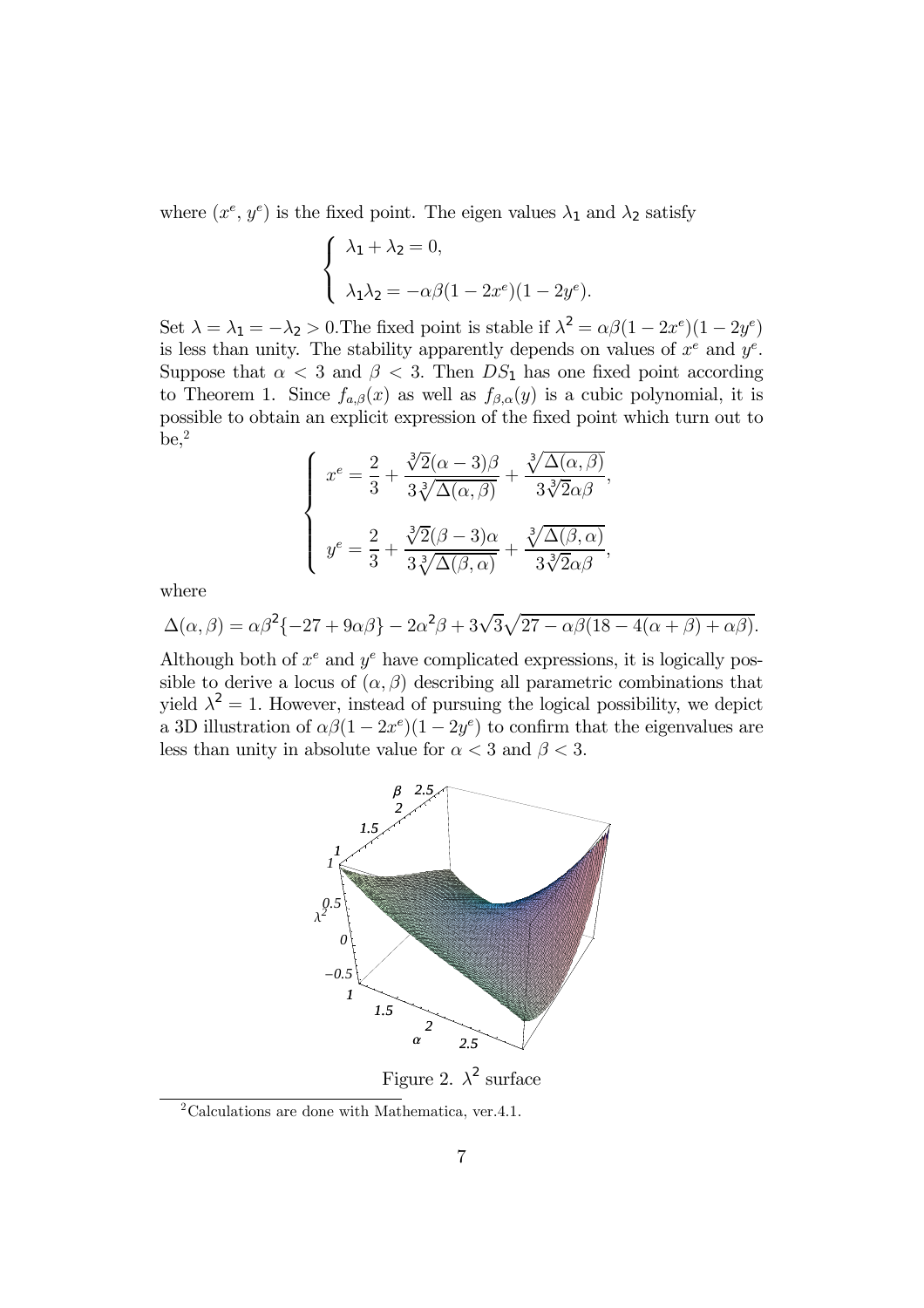## 3 Analytical Solution

### 3.1 Transformation of Variable

We are ready to find an analytical solution of  $DS_1$ . As a starting point for a more complete study, we confine our analysis to a case in which the fixed point is stable. The stable fixed point provides a convenient heuristic setting to detect analytical properties of the Cournot output adjustment; it makes the formidable mathematical problem simpler and manageable; further, it enable us to derive rigorous results. We detect an analytic particular solution of the dynamical system,  $DS_1$ , in the first half of this section and then find an analytic general solution in the latter half. In Figure 2, we graphically confirm the stability of  $DS_1$  at least for  $1 < \alpha < 3$ , and  $1 < \beta < 3$ . So it is safe to make

Assumption 2.  $-1 < -\alpha\beta(1 - 2x^e)(1 - 2y^e) < 0$ .

Assumption 2 leads to  $|\lambda_1| = |\lambda_2| < 1$ . For a technical reason, we further assume time  $t$  to be a complex variable in the sequel, although it is usually used as a real number. To emphasize this alternation, we change the notation of variable dependency on time from  $x_t$  to  $x(t)$  hereafter.

We transform the dynamical system  $DS_1$  to the equilibrium point by changing variables by  $u(t) = x(t) - x^e$  and  $v(t) = y(t) - y^e$ ,

$$
DS_2: \begin{cases} u(t+1) = \alpha \{v(t)(1-v(t)) + 2v(t)y^e\}, \\ v(t+1) = \beta \{u(t)(1-u(t)) + 2u(t)x^e\}. \end{cases}
$$

For the sake of simplicity, we further transform this simultaneous system to a second-order difference equation of u. Let the first equation of  $DS_2$  shift in one period ahead, and then substituting the second equation into the shifted first equation yields

$$
DS_3: \begin{cases} u(t+2) = \alpha (1-2y^e) \{ \beta (1-2x^e)u(t) - \beta u(t)^2 \} - \alpha \beta^2 \{ (1-2x^e)u(t) - u(t)^2 \}^2, \\ v(t) := \Phi(u(t+1)) = \frac{1-2y^e}{2} \{ 1 - \sqrt{1 - \frac{4\alpha u(t+1)}{\alpha (1-2y^e)^2}} \}. \end{cases}
$$

For the notational simplicity in the latter analysis, we further change variables by setting  $s(t) = u(t)$  and  $w(t) = u(t+1)$  and denote the resultant expressions as  $F$  and  $G$ ,

$$
DS_4: \begin{cases} s(t+1) = F(s(t), w(t)), \\ w(t+1) = G(s(t), w(t)), \end{cases}
$$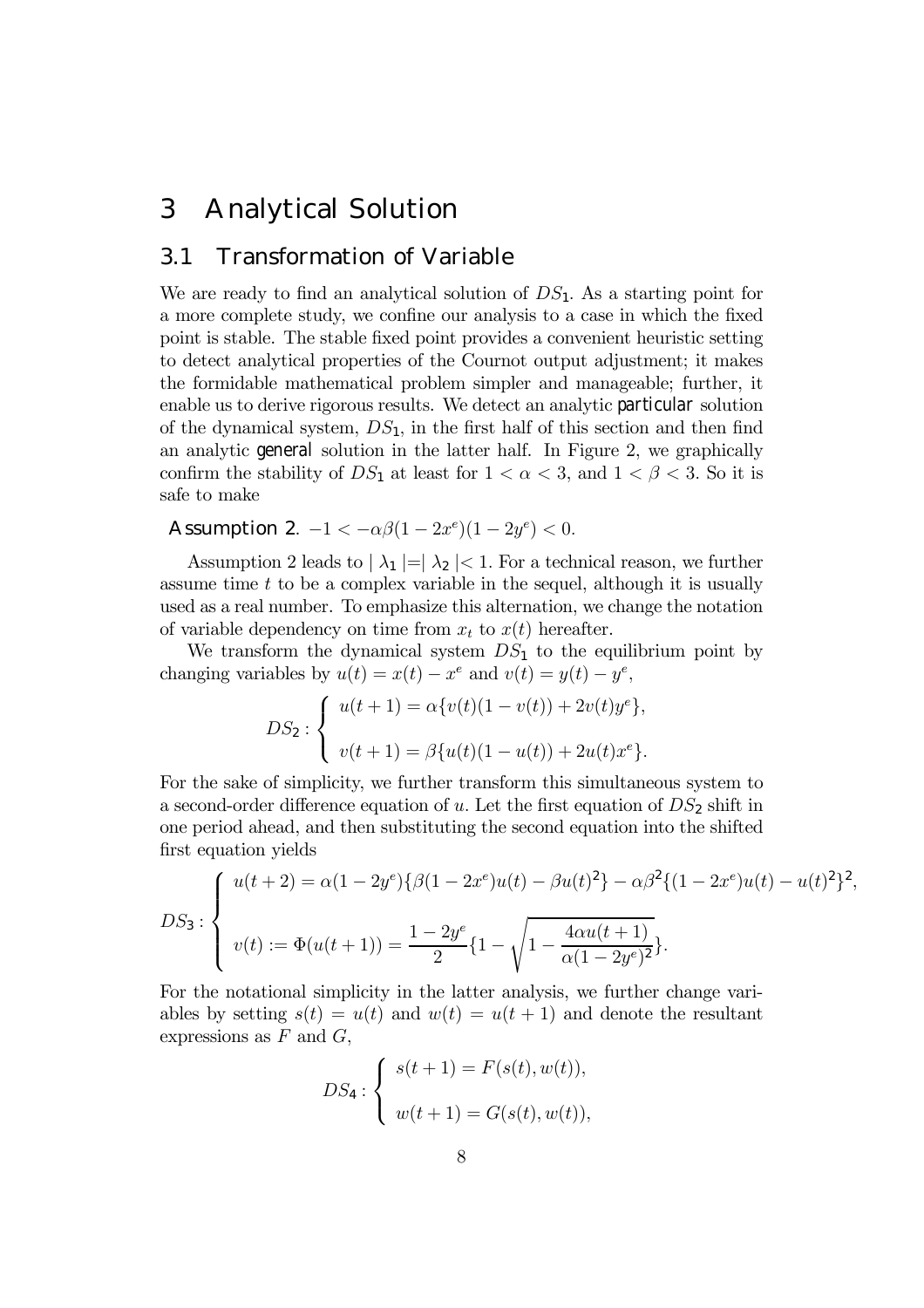where

$$
\begin{cases}\nF(s(t), w(t)) = w(t), \\
G(s(t), w(t)) = \alpha (1 - 2y^e) \{ \beta (1 - 2x^e) s(t) - \beta s(t)^2 \} - \alpha \beta^2 \{ (1 - 2x^e) s(t) - s(t)^2 \}^2.\n\end{cases}
$$

Any of those dynamics systems are conjugate to any other so that all generate qualitatively the same dynamics.

#### 3.2 Existence of Analytic Solution

The first equation of  $DS_3$  has a formal solution which is an infinite series of the form,

$$
u(t) = \sum_{n=1}^{\infty} a_n \lambda^{nt}.
$$
 (1)

We, first, prove the existence of an analytic solution of  $DS_3$  that has the expansion (1) in a half plane

$$
|\lambda^t| = |e^{t \log \lambda}| \le \eta, \ \log \lambda \cdot \text{Re}[t] \le \log \eta,
$$

with constant  $\eta > 0$ , and then find an analytic general solution of  $DS_1$ . To get formal solution  $(1)$ , we substitute  $(1)$  into the first equation of  $DS_3$  and compare the coefficients of  $\lambda^{nt}$  on its right hand side and the ones of the left hand side to find

$$
\begin{cases}\na_1 D(\lambda) = 0, \\
a_k D(\lambda^{2k}) = C_k(a_1, a_2, \dots, a_{k-1}) \text{ for } k \ge 2,\n\end{cases}
$$

where  $D(\lambda) = \lambda^2 - \alpha \beta (1-2y^e) \{ (1-2x^e) \text{ and } C_k \text{ polynomials of } a_1, a_2, ..., a_{k-1} \}$ are determined successively in calculations.3 By the definition of the characteristic equation,  $D(\lambda)$  is zero, and thus  $\alpha_1$  is arbitrary but not zero. Although (1) is a formal solution of  $DS_3$ , we can show that it is convergent and thus can be an exact solution of  $DS_3$ .

In order to simplify the notations, we set  $s = u(t)$  and  $z = u(t+2)$  in  $DS_3$ . Transposing  $u(t + 2)$  in the right hand side of the first equation of  $DS_3$  to the right hand side and denote the resultant expression as an implicit form of  $s$  and  $z$ ,

$$
H(s,z) = -z + \alpha \beta (1 - 2y^e) \{ (1 - 2x^e)s - s^2 \} - \alpha \beta^2 \{ (1 - 2x^e)^2 s^2 - 2(1 - 2x^e) s^3 + s^4 \}.
$$

Since  $H(s, z)$  is holomorphic in a neighborhood of  $z = 0$ , we get the following result,

 $^3{\rm An}$  illustraive example for determinations of coefficients and constructions of  ${\rm C}_{{\rm K}}$  are given in Appendix A.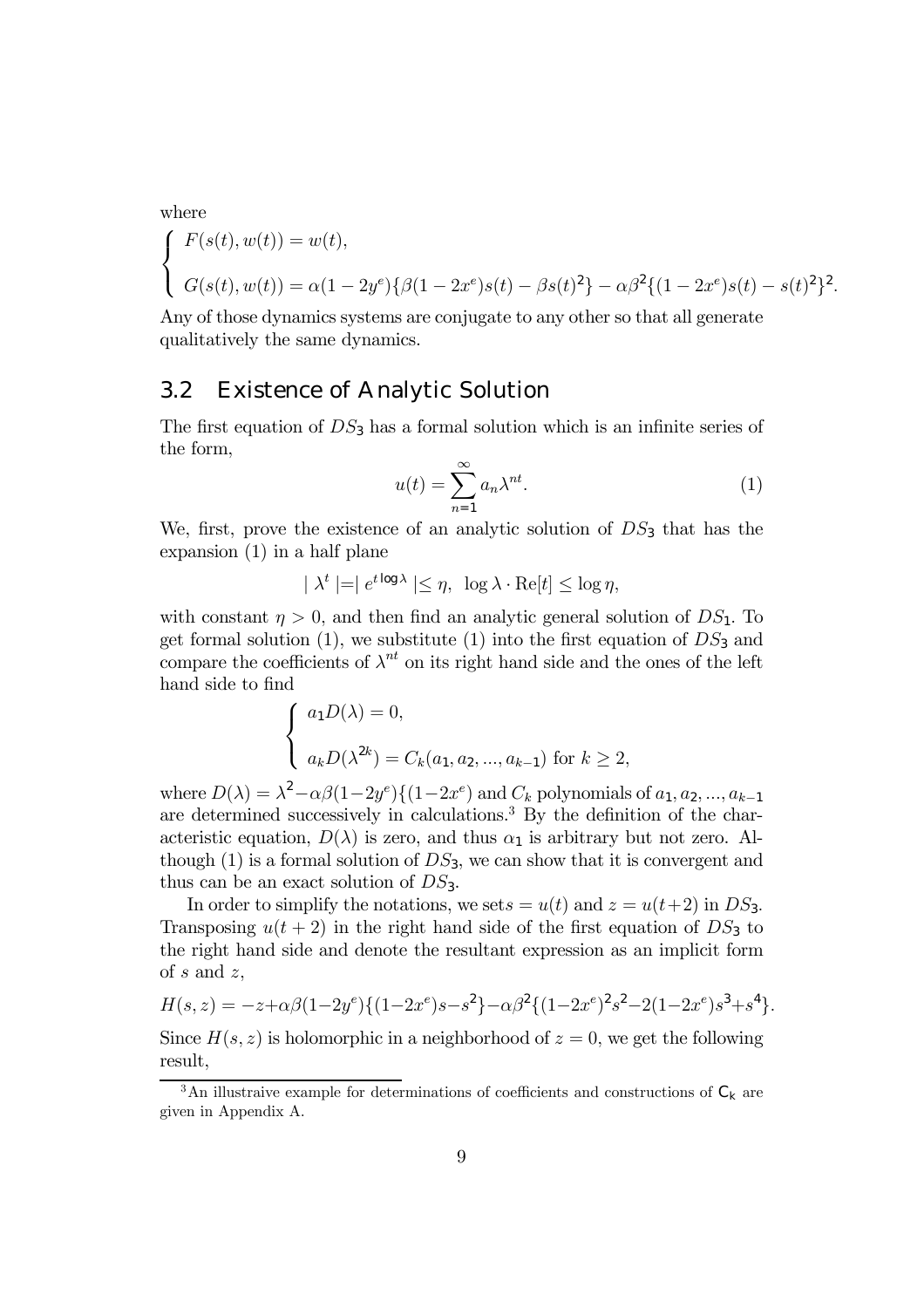**Lemma 2** There exists a constant  $\rho > 0$  and a holomorphic function  $\phi$  in a neighborhood of  $z = 0$  such that  $\phi(0) = 0$  and

$$
H(\phi(z),z) = 0 \text{ for } |z| \le \rho.
$$

**Proof.** Since  $H(0,0) = 0$ , and  $\frac{\partial H(0,0)}{\partial s} = -\lambda_1 \lambda_2 > 0$ , the implicit function theorem confirms that a holomorphic function  $\phi$  exists in a neighborhood of  $z = 0$  such that  $\phi(0) = 0$  and  $H(\phi(z), z) = 0$ . Furthermore, we have a constant K such that  $|s| = |\phi(z)| \leq K |z|$  for  $|z| \leq \rho$ .

Our main purpose is to show the existence of an analytic solution of  $u(t)$ such that  $u(t) = \phi(u(t+2))$ . Since we have already defined a formal solution of  $u(t)$  in (1), it suffices for our purpose to prove the convergence of the infinite series, (1).

Given a positive integer  $N$ , we can define a partial sum of the formal solution by  $P_N(t) = \sum_{n=1}^N \alpha_n \lambda^{nt}$ . If a convergent analytic solution  $u(t)$  of  $(DS_3)$  that has the expression (1) exists, then we are able to derive a convergent infinite series,  $p(t) = u(t) - P_N(t) = O(|\lambda^t|^{N+1})$ . Conversely if there exists a function  $p_N(t)$  such that  $p_N(t) + P_N(t) = \phi(p_N(t+2) + P_N(t+2))$ and  $p_N(t) = O(|\lambda^t|^{N+1})$  for  $|\lambda^t| \leq \eta_N$  with some  $\eta_N > 0$ , then we can define a convergent series as a sum of  $p(t)$  and  $P_N(t)$ ,  $u(t) = p(t) + P_N(t)$ , which can be an exact solution of  $DS_3$ . We will show the existence of  $u(t)$ with three steps: we first show the existence of  $p_N$  for  $|\lambda^t| \leq \eta_N$  with some  $\eta_N > 0$  in Lemma 3; then we prove the uniqueness of  $p_N$  in Lemma 4; finally we demonstrate that the infinite series  $p_N(t) + P_N(t)$  is independent from a choice of N in Lemma 5. Before proceeding, we rewrite  $p_N(t) = p(t)$ ,  $\eta_N = \eta$ and

$$
p(t) = u(t) - P_N(t),
$$
  
= { $\phi(p(t+2) + P_N(t+2)) - \phi(P_N(t+2))$  } + { $\phi(P_N(t+2) - P_N(t))$ },  
=  $g_1(t, p(t+2)) + g_2(t),$ 

where

$$
g_1(t, p(t+2)) = \phi(p(t+2) + P_N(t+2)) - \phi(P_N(t+2)),
$$

and

$$
g_2(t) = \phi(P_N(t+2)) - P_N(t).
$$

Now we define

$$
S(\eta) = \{ t \in C : \mid \lambda^t \mid \leq \eta \}.
$$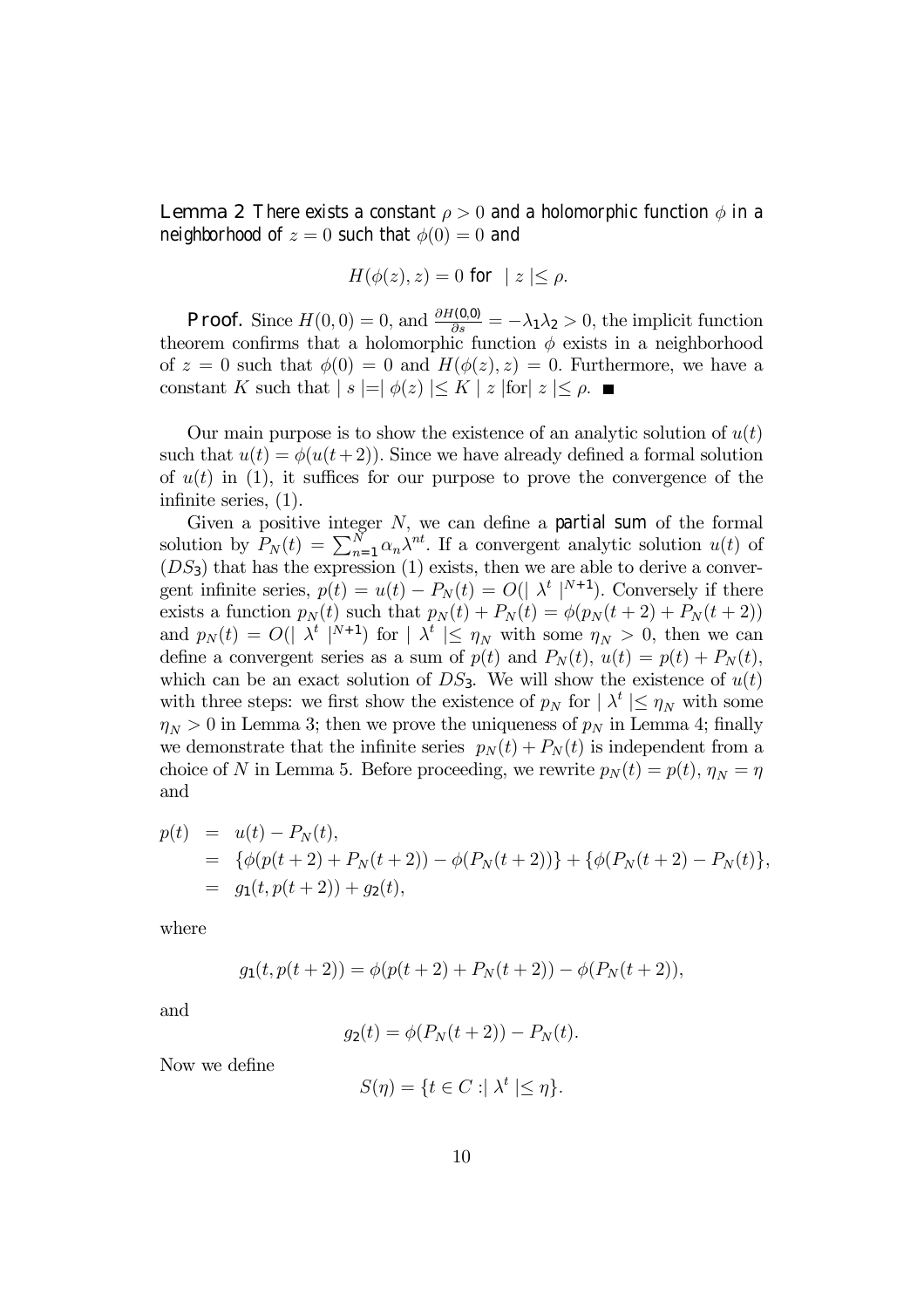Taking  $A > 0$  and  $0 < \eta < 1$  which is determined later, we also define

$$
J(A, \eta) = \{ p : p(t) \text{ is holomorphic and } | p(t) | \le A | \lambda^t |^{N+1} \text{ for } t \in S(\eta) \}.
$$

For  $p(t) \in J(A, \eta)$ , we further define map T such that

$$
T[p](t) = g_3(t, p(t+2)) = g_1(t, p(t+2)) + g_2(t).
$$

**Lemma 3** Given N and  $\rho > 0$ , there exists a fixed point  $p(t) = p_N(t) \in$  $J(A, \eta)$  of map T for  $t \in S(\eta)$ .

**Proof.** Since  $\phi$  is holomorphic on  $|z| \leq \rho$ , we have

$$
\frac{d}{dz}\phi(z) = \frac{1}{2\pi i} \int_{|\xi|=\rho} \frac{\phi(\xi)}{(\xi - z)^2} d\xi.
$$

When  $| z | \leq \frac{\rho}{2}$ , we have  $| \xi - z | \geq | \xi | - | z | \geq \rho - \frac{\rho}{2} = \frac{\rho}{2}$  and hence

$$
|\frac{d}{dz}\phi(z)| \le \frac{1}{\pi} \int_{|\xi|=\rho} \frac{|\phi(\xi)|}{(\frac{\rho}{2})^2} d\xi \le \frac{1}{\pi} \int_{|\xi|=\rho} \frac{K}{(\frac{\rho}{2})^2} d\xi = \frac{8K}{\rho}.
$$
 (2)

Next we choose A and  $\eta$  such that  $A\eta^{N+1} < \frac{\rho}{4}$ . Then for sufficiently large t, we have

$$
|p(t)| \le A \mid \lambda^t \mid^{N+1} \le A\eta^{N+1} < \frac{\rho}{4}.
$$

The inequality still holds even for  $t + 2$ ,

$$
|p(t+2)| \le A \mid \lambda^{t+2} \mid^{N+1} = A \mid \lambda \mid^{2(N+1)} \mid \lambda^t \mid^{N+1} < \frac{\rho}{4}.\tag{3}
$$

Consequently, for t large enough,  $| P_N(t + 2) | < \frac{\rho}{4}$  and then

$$
|z| = |p(t+2) + P_N(t+2)| \le \frac{\rho}{4} + \frac{\rho}{4} = \frac{\rho}{2}.
$$
 (4)

Since

$$
g_1(t, p(t+2)) = \int_0^1 \frac{d}{dr} \phi(r p(t+2) + P_N(t+2)) dr
$$
  
= 
$$
\int_0^1 p(t+2) \frac{d}{dr} \phi(r p(t+2) + P_N(t+2)) dr,
$$

(2), (3) and (4) imply

$$
\begin{array}{lll} | \ g_1(t, p(t+2)) \ | \ \leq \int_0^1 | \ p(t+2) \ || \ \frac{d}{dr} \phi(rp(t+2) + P_N(t+2)) \ || \ dr, \\ \leq \int_0^1 A \ || \lambda^t \ ||^{N+1} \ || \ \lambda \ ||^{2(N+1)} \ \frac{8K}{\rho} dr, \\ \leq \frac{8K}{\rho} A \ || \ \lambda \ ||^{N+1} \ || \ \lambda^t \ ||^{N+1} \ . \end{array} \tag{5}
$$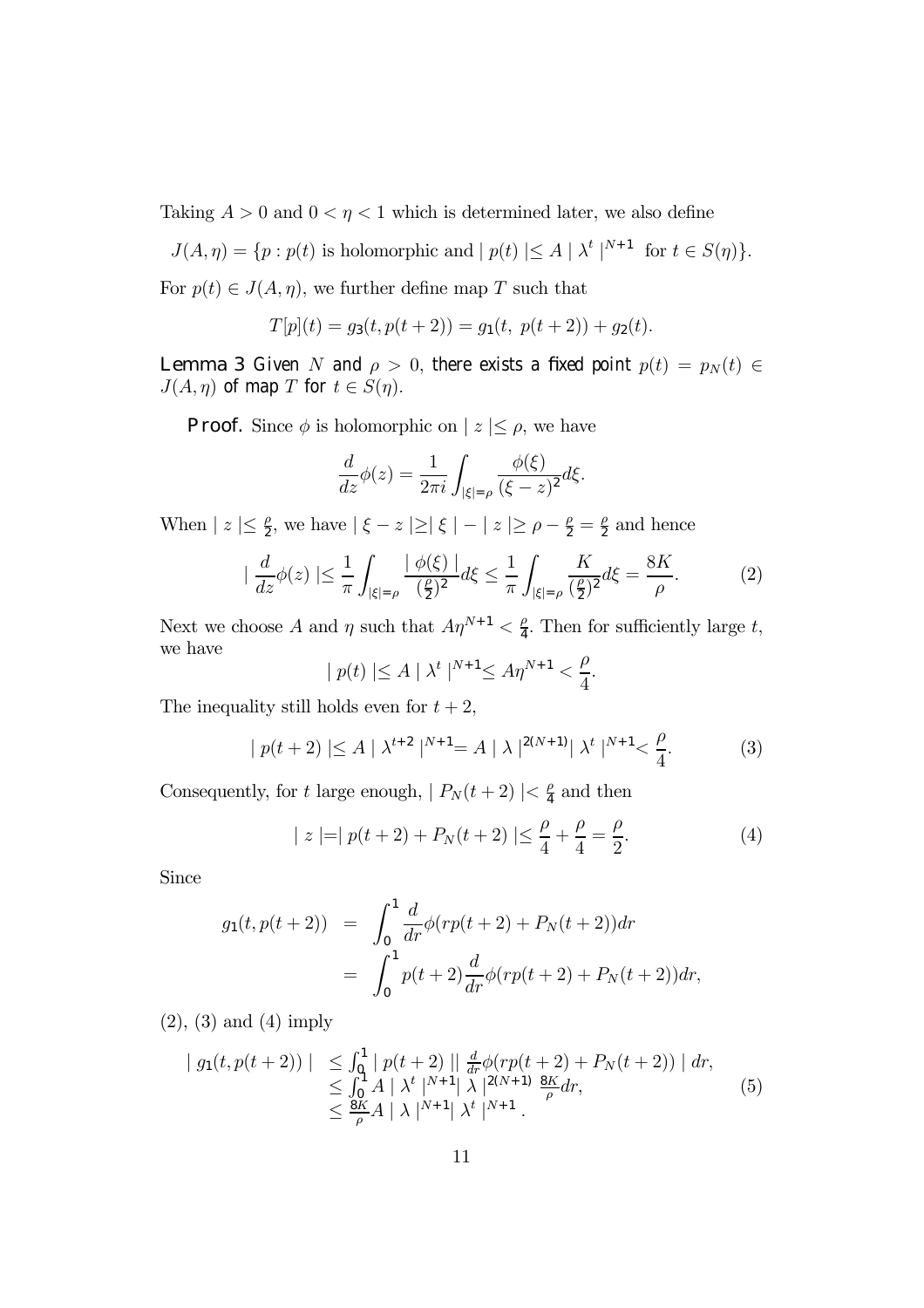From the definition of  $g_2$ , we have

$$
| g_2(t) | \le K_2 | \lambda^t |^{N+1}
$$
 (6)

where  $K_2$  is a constant but its magnitude depends on N. Hence using  $(5)$ and (6), we have

$$
|T[p](t)| \leq |g_1(t, p(t+1), p(t+2))| + |g_2(t)| \leq (\frac{8K}{\rho}A |\lambda|^{N+1} + K_2) |\lambda^{t}|^{N+1}.
$$

If we suppose  $N$  is so large that

$$
\frac{8K}{\rho}A \mid \lambda \mid^{N+1} < \frac{1}{2},
$$

then we have

$$
|T[p](t)| \leq (\frac{1}{2}A + K_2) | \lambda^t |^{N+1}.
$$

Furthermore, if we take A to be so large that

$$
A>2K_2,
$$

then

$$
|T[p](t)| \leq A | \lambda^t |^{N+1} .
$$

Hence we find that T maps  $J(A, \eta)$  into itself. The map T is obviously continuous if  $J(A, \eta)$  is endowed with topology of uniform convergence on compact in  $S(\eta)$ .  $J(A, \eta)$  is clearly convex and is relatively compact due to the theorem of Montel[??]. Since requirements of Schauder's fixed point theorem are all satisfied, we can show the existence of a fixed point  $p(t) =$  $p_N (t) \in J(A, \eta)$  of T which depends on N. This proves Lemma 3.

We turn to the uniqueness of the fixed point.

**Lemma 4** The fixed point  $p_N(t) \in J(A, \eta)$  of T is unique.

**Proof.** Suppose that there exists another fixed point,  $p^*(t) = p_N^*(t) \in$  $J(A^*, \eta^*)$ . Put

$$
A_0 = \max(A, A^*), \ \eta_0 \le \min(\eta, \eta^*),
$$
  

$$
u(t) = p_N(t) + P_N(t), \ u^*(t) = p_N^*(t) + P_N(t)
$$

and

$$
q(t) = p_N^*(t) - p_N(t).
$$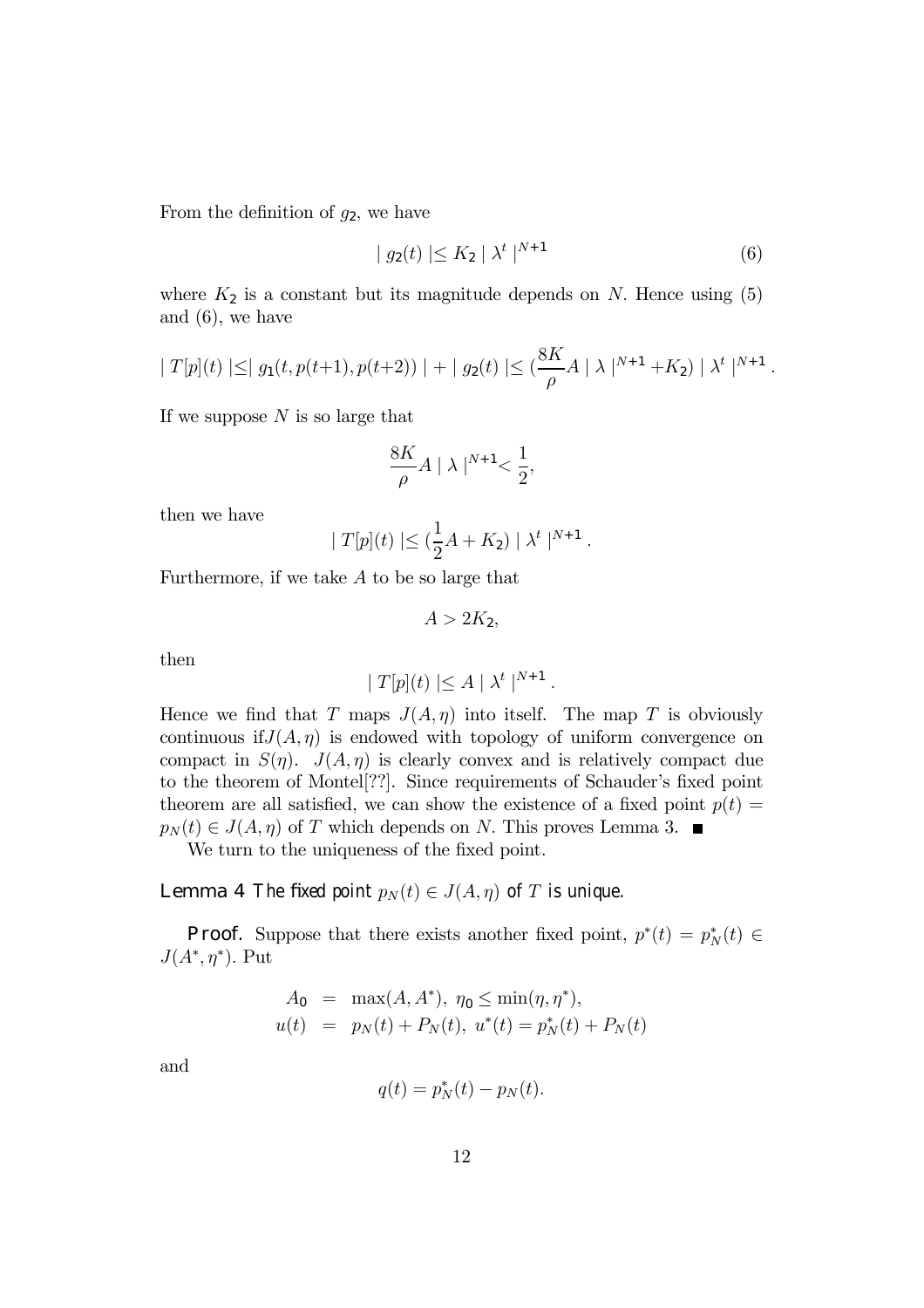Since the backward mapping  $u^*(t) = \phi(u^*(t+2))u(t)$  and  $u(t) = \phi(u(t+2))$ hold, we have

$$
q(t) = \{ \phi(p_N^*(t+2) + P_N(t+2)) - \phi(P_N(t+2)) - P_N(t) \}
$$
  
\n
$$
- \{ \phi(p_N(t+2) + P_N(t+2)) - \phi(P_N(t+2)) - P_N(t) \}
$$
  
\n
$$
= \phi(q(t+2) + u_N(t+2)) - \phi(u_N(t+2))
$$
  
\n
$$
= \int_0^1 q(t+2) \frac{d}{dz} \phi(rq(t+2) + u_N(t+2)) dr.
$$

If  $\eta_0$  is sufficiently small, then

$$
|\frac{d}{dz}\phi(rq(t+2) + u_N(t+2))| < \frac{8K}{\eta}, \text{ and } |\lambda|^{N+1} < \frac{\eta}{32K}.
$$

Consequently we have

$$
\begin{aligned}\n\mid q(t) \mid & \leq \int_0^1 \frac{8K}{\rho} \mid q(t+2) \mid dr \\
& \leq \int_0^1 \frac{8K}{\rho} \mid \lambda \mid^{N+1} (2A_0 \mid \lambda^t \mid^{N+1}) dr \\
& = \frac{16K}{\rho} A_0 \mid \lambda \mid^{N+1} \mid \lambda^t \mid^{N+1} \\
& < \frac{1}{2} A_0 \mid \lambda^t \mid^{N+1},\n\end{aligned}
$$

Hence

$$
| q(t) | = | p_N^*(t) - p_N(t) | \leq \frac{1}{2} A_0 | \lambda^t |^{N+1} = (\frac{1}{4}) 2 A_0 | \lambda^t |^{N+1}.
$$

Repeating this procedure  $k$  times, we obtain

$$
| p_N^*(t) - p_N(t) | < \left(\frac{1}{4}\right)^k (2A_0) | \lambda^t |^{N+1}, k = 1, 2, \dots
$$

where the inequality holds for any k. Letting  $k \to \infty$ , we have

$$
p_N^*(t) = p_N(t) \text{ for } t \in S(\eta_0).
$$

Since this implies that,  $p_N^*(t) = p(t)$  and  $p_N(t) = p(t)$  are holomorphic in  $|\lambda^t| \leq \min(\eta, \eta^*),$  we concludes  $p^*(t) \equiv p(t)$ .

In Lemmas 3 and 4, the solution  $u_N(t) = p_N(t) + P_N(t)$  has a subscript  $N$  and thus seems to sensitive to the value of  $N$ . Lemma 5 show that this is not the case.

**Lemma 5** The solution  $u_N(t) = p_N(t) + P_N(t)$  is independent of N.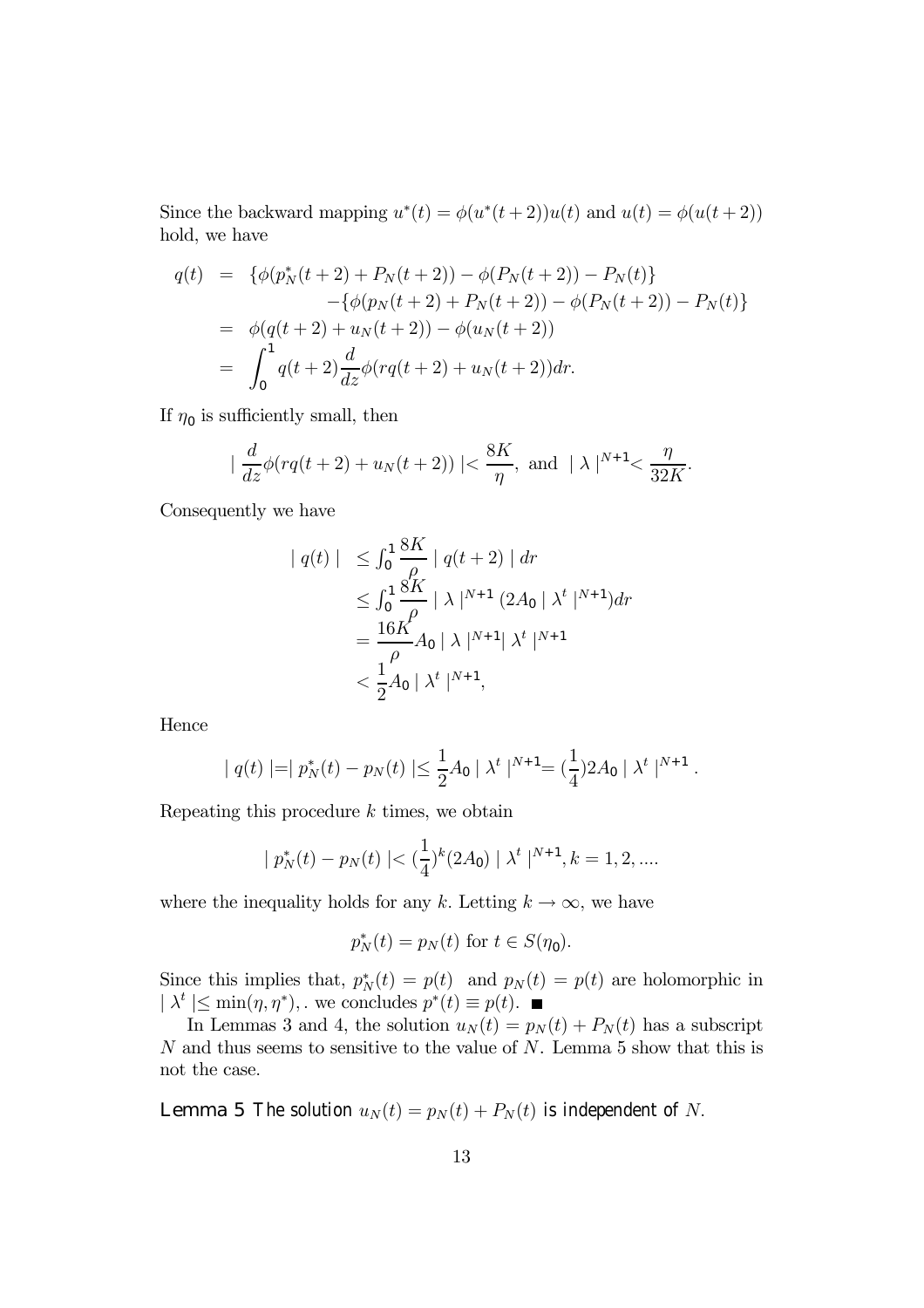**Proof.** Let  $p_N(t) \in J(A_N, \eta_N)$  and  $p_{N+1}(t) \in J(A_{N+1}, \eta_{N+1})$  be fixed points of T, and

$$
u_{N+1}(t) = p_{N+1}(t) + P_{N+1}(t)
$$
  
=  $p_{N+1}(t) + a_{N+1}\lambda^{(N+1)t} + P_N(t)$   
=  $\tilde{p}_N(t) + P_N(t)$ 

Then we have

$$
\tilde{p}_N(t) = |p_{N+1}(t) + a_{N+1}\lambda^{(N+1)t}|
$$
\n
$$
\leq A_{N+1}\lambda^{N+2} |\lambda^t|^{N+2} + |a_{N+1}||\lambda^t|^{N+1}
$$
\n
$$
= (A_{N+1} |\lambda| + |a_{N+1}|) |\lambda^t|^{N+1}
$$
\n
$$
= A_N^* |\lambda^t|^{N+1}.
$$

By the uniqueness of the fixed point,  $\tilde{p}_N(t) = p_N(t)$  for  $t \in S(\eta_N) \cap S(\eta_{N+1})$ . Thus

$$
u_{N+1}(t) = u_N(t)
$$
 for  $t \in S(\eta_N) \cap S(\eta_{N+1})$ .

By analytic prolongation, both  $u_N(t)$  and  $u_{N+1}(t)$  are holomorphic in  $S(\eta_N)$ ∪  $S(\eta_{N+1})$  and coincide. This completes the proof of Lemma 5.  $\blacksquare$ 

Lemmas 3, 4 and 5 have demonstrated that a solution  $u(t)$  of  $DS_3$  is  $\sum_{n=1}^{\infty} a_n \lambda^{nt}$ . To summarize those results, we have defined and holomorphic in  $S(\eta)$  for  $\eta > 0$ , which has the expansion  $u(t) =$ 

**Theorem 6** Under Assumption 2, we have holomorphic solution of  $u(t)$  of  $DS_3$  in  $S(\eta)$  for  $\eta > 0$  that has the expansion  $u(t) = \sum_{n=1}^{\infty} a_n \lambda^{nt}$ .

However, we cannot assure the following condition

$$
\frac{\partial H(s,z)}{\partial s} \neq 0 \text{ for all } z.
$$

This indicates that a uniqueness of  $\phi$  such that  $s = \phi(z)$  is not confirmed globally. Hence when we have  $s = \phi(z)$  from  $w = u(t+1)$  and  $z = u(t+2)$ , there may be some branch points.

The analytic solution obtained in Theorem 6 is thought as a "particular solution" of the difference equation. A general analytic solutions of  $DS_3$  is also derived..

**Theorem 7** Assume the condition (D), and  $\lambda = \lambda_1 = -\lambda_2 > 0$  where  $\lambda_i$  $(i = 1, 2)$  are solutions of  $D(\lambda) = 0$ . Suppose that  $u_{\tau}$  be the analytic solution of  $DS_3$  which has the expansion  $u_t = \sum_{n=1}^\infty a_n \lambda^{nt}.$  Furthermore, suppose that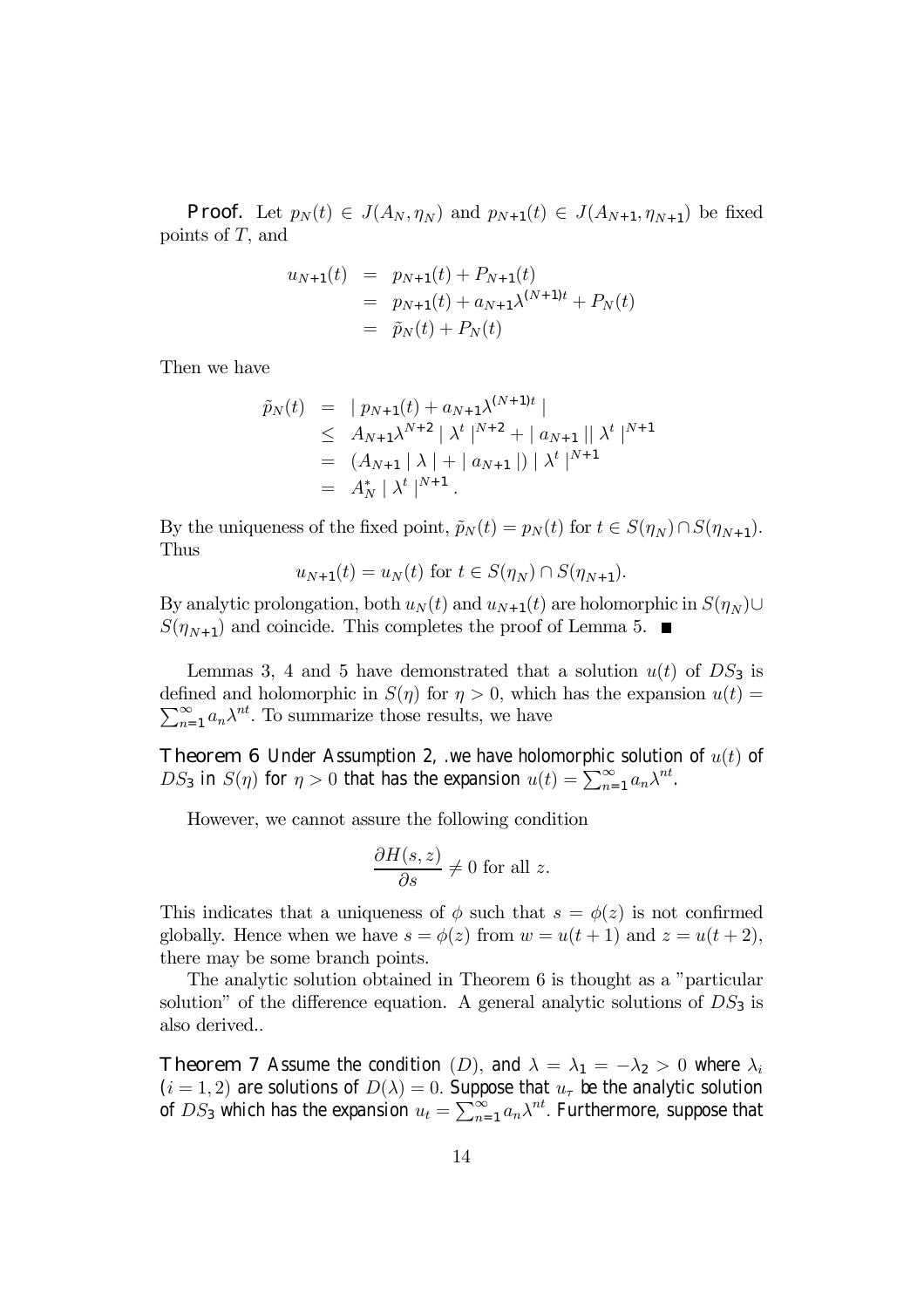$\chi_t$  is an analytical solution of  $DS_3$  such that  $\chi_{t+n} \to 0$  as  $n \to +\infty$  uniformly on any compact set. Then there is a periodic entire function  $\pi_t$  such that

$$
\chi_t = \sum_{n=1}^{\infty} a_n \lambda^{n(\frac{\log \pi(t)}{\log \lambda} + t)}
$$

where  $\pi(t)$  is an arbitrarily periodic function with period one.

Conversely if we put

$$
\chi_t = \sum_{n=1}^{\infty} \alpha_n \lambda^{n(\frac{\log \pi(t)}{\log \lambda} + t)}
$$

where  $\pi_t$  is a periodic function with period one, then  $\chi_t$  is a solution of  $DS_3$ .

**Proof.** See Appendix B. ■

Now we have a general solution  $v_t = \Phi(\chi_t)$  of the second equation of  $DS_2$ . Therefore we can obtain stable analytic general solution  $(x_t, y_t)$  of  $DS_1$  by

$$
x_t = \chi_t + x^e, \text{ and } y_t = \Phi(\chi_t) + y^e.
$$

### 4 Concluding Remarks

We have demonstrated that if the absolute values of eigen values are less than unity, it is possible to find particular as well as general analytic solutions of nonlinear Cournot Duopoly model. The principle and techniques utilized in this study can be applied to another discrete dynamic system.

In the theory of discrete dynamics, we have no existence theorem that causes difficulties in finding an analytical solution. Thus it is worthwhile to present the existence condition for analytical solution and a closed form solution. Our result applies to rigorously analyze and predict dynamic phenomenon observed in not only economics but also other areal such as ecology, biology so and so forth.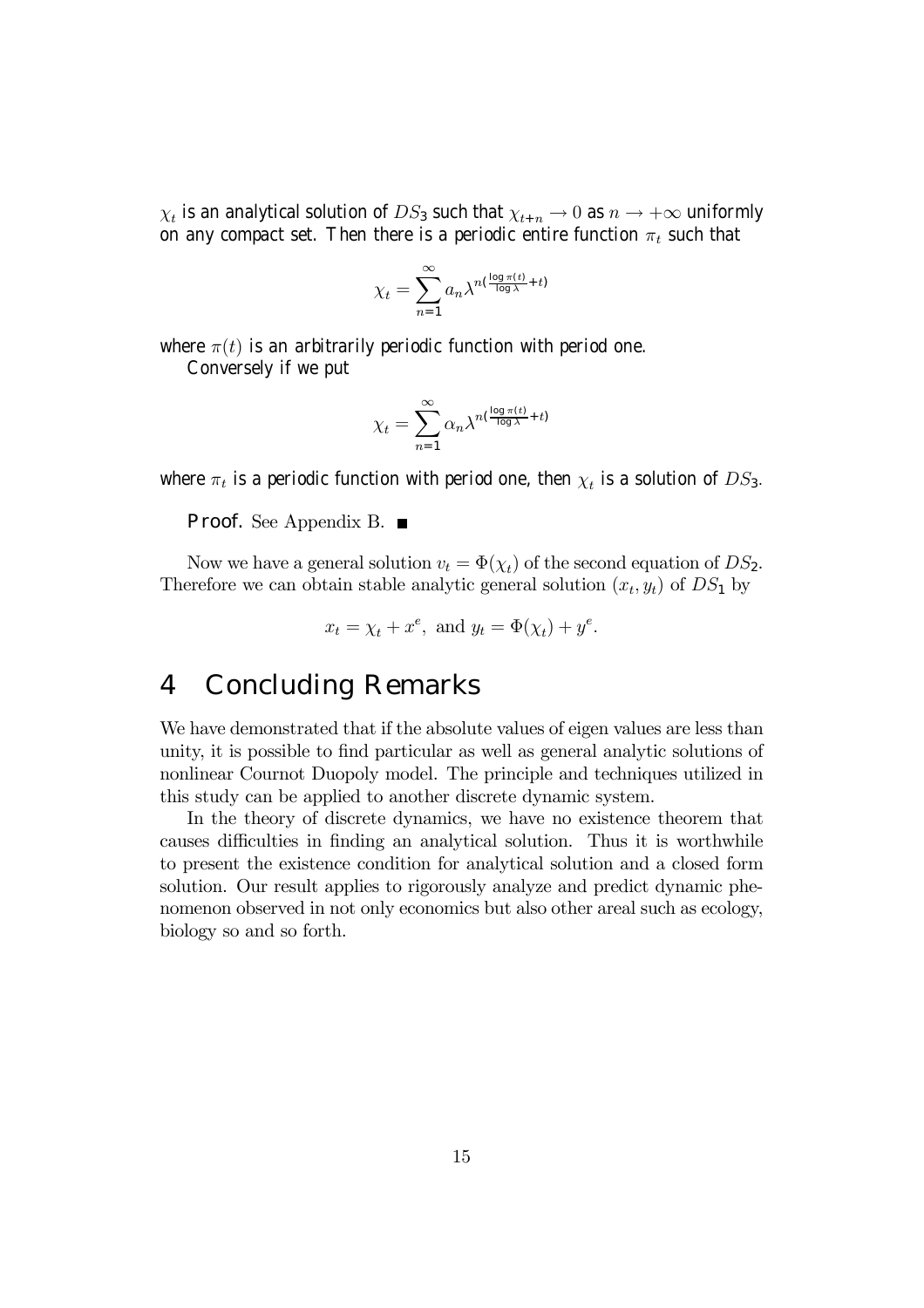### Appendix A

In this appendix we outline the procedure to determine values of coefficients  $a_n$ .

 $DS_3$  is spelled out as

$$
u(t+2) = \alpha \beta (1 - 2x^e)(1 - 2y^e)u(t) - \alpha \beta \{(1 - 2y^e) + \beta (1 - 2x^e)^2\}u(t)^2
$$
  
+2\alpha \beta^2 (1 - 2x^e)u(t)^3 - \alpha \beta^2 u(t)^4.

By the definition of the formal solution, we  $u(t) = \sum_{n=1}^{\infty} a_n \lambda^{nt}$  and  $u(t+2) =$  $\sum_{n=1}^{\infty} a_n \lambda^{n(t+2)}$ , which are substituted into the above equation,

$$
a_1 \lambda^2 \lambda^t + a_2 \lambda^4 \lambda^{2t} + a_3 \lambda^6 \lambda^{3t} + \cdots
$$
  
=  $\alpha \beta^2 (1 - 2x^e) (1 - 2y^e) \{a_1 \lambda^t + a_2 \lambda^{2t} + a_3 \lambda^{3t} + \cdots\}$   
 $-\alpha \beta \{ (1 - 2y^e) + \beta (1 - 2x^e)^2 \} \{a_1 \lambda^t + a_2 \lambda^{2t} + a_3 \lambda^{3t} + \cdots \}^2$   
 $+ 2\alpha \beta^2 (1 - 2x^e) \{a_1 \lambda^t + a_2 \lambda^{2t} + a_3 \lambda^{3t} + \cdots \}^3$   
 $-\alpha \beta^2 \{a_1 \lambda^t + a_2 \lambda^{2t} + a_3 \lambda^{3t} + \cdots \}^4.$ 

We compare the coefficients of  $\lambda^{nt}$  in the left hand side of the above equation with the ones in the right hand side. For the coefficient of  $\lambda^t$ , we have

$$
a_1 \{\lambda^2 - \alpha \beta (1 - 2x^e)(1 - 2y^e) \} = a_1 D(\lambda)
$$

where  $D(\lambda) = \lambda^2 - \alpha \beta (1 - 2x^e) (1 - 2y^e)$  is the characteristics polynomial of  $DS_3$ . Since  $D(\lambda)=0$  identically,  $a_1$  can be arbitrary. For the coefficients of  $\lambda^{2t}$ , we have

$$
a_2D(\lambda^2) = -\alpha \{ \beta(1 - 2y^e) + \alpha^2 (1 - 2x^e)^2 \} a_1^2.
$$

Since  $\lambda^2 \neq \lambda_1, \lambda_2$ , we have  $D(\lambda^k) \neq 0$   $(k \geq 2)$ . So we can determine  $a_2$  by dividing the both side by  $D(\lambda^2)$ ,

$$
a_2 = \frac{C_2(\alpha_1)}{D(\lambda^2)}
$$

where  $C_2(\alpha_1) = -\alpha \{\beta(1-2y^e) + \alpha^2(1-2x^e)^2\}a_1^2$ . By the same token, for the coefficient  $\lambda^{3t}$ , we have

$$
a_3D(\lambda^3) = -2\alpha\{(\beta(1-2y^e) + \alpha^2(1-2x^e)^2)a_1a_2 - \alpha\beta(1-2x^e)a_1^3\}
$$

and then

$$
a_3 = \frac{C_3(a_1, a_2)}{D(\lambda^3)},
$$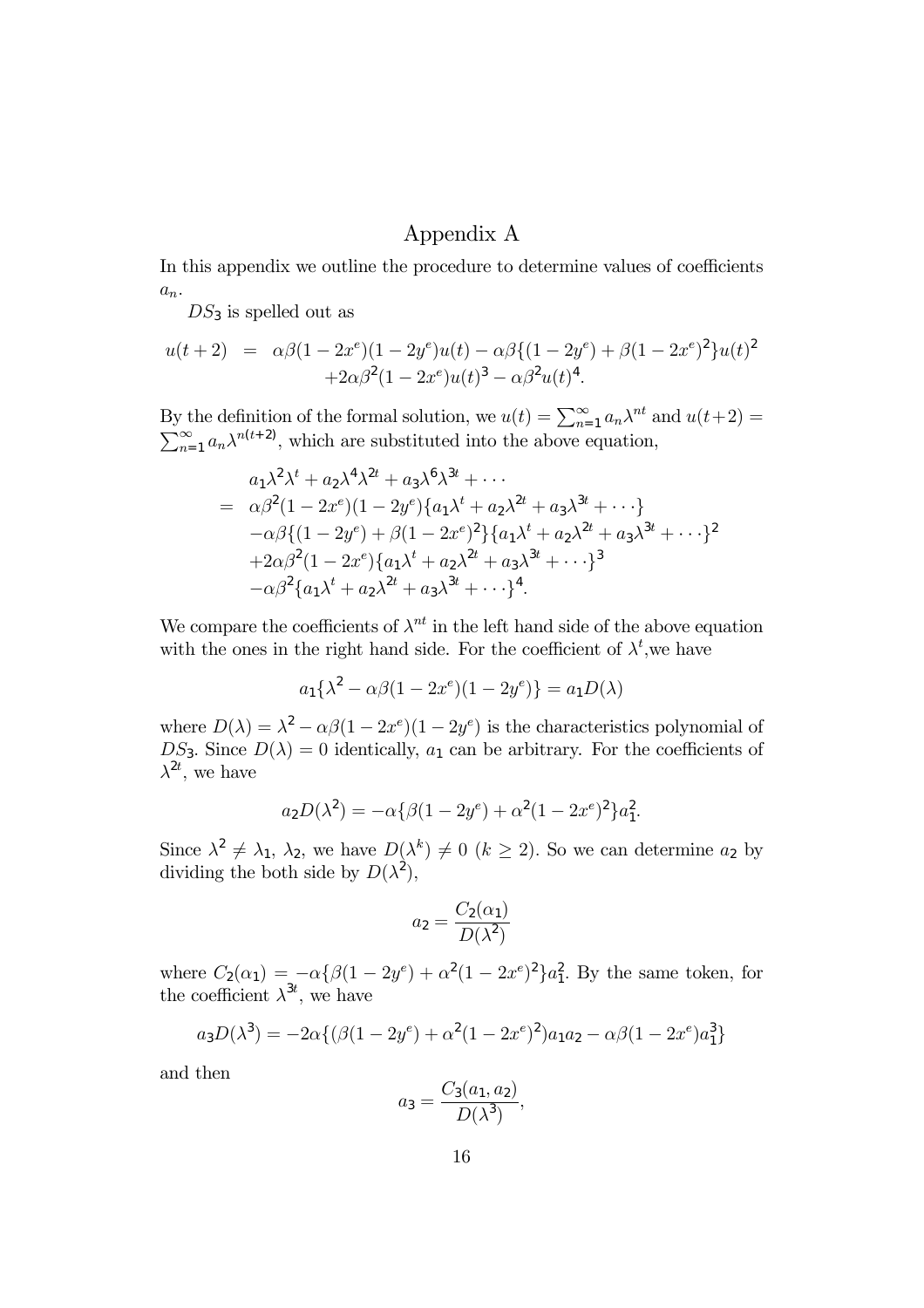where  $C_3(a_1, a_2) = -2\alpha \{ (\beta(1 - 2y^e) + \alpha^2(1 - 2x^e)^2)a_1a_2 - \alpha\beta(1 - 2x^e)a_1^3 \}.$ Similarly, for the coefficient of  $\lambda^{nt}(n \geq 4)$ ,  $\alpha_n$  is sequentially determined by  $a_1, a_2, \dots a_{n-1}$  by

$$
a_n = \frac{C_n(a_1, a_2, \dots a_{n-1})}{D(\lambda^n)},
$$

where  $C_n(a_1, a_2, \ldots, a_{n-1})$  is defined accordingly.

#### Appendix B

In this appendix we give formal proof of Theorem 1.

Let  $u(\tau)$  be a particular solution of  $DS_3$ , and  $\chi(t)$  be a solution of  $DS_3$ such that  $\chi(t+n) \to 0$  as  $n \to \infty$  uniformly on any compact set. We define

$$
U(\lambda^t) = \sum_{n=1}^{\infty} a_n \lambda^t, \ \ a_1 \neq 0.
$$

It can be seen that U as well as  $\chi$  is an open set. Since  $U(0) = \chi(0) = 0$ , for any  $\eta_1 > 0$ , there is some constant  $\eta_2 > 0$  such that

$$
U(|\tau|<\eta_1)\supset\{|\chi|<\eta_2\}.
$$

So there is a large R such that if  $|t' + n| > R$ , then  $|\chi(t' + n)| > \eta_2$ . Hence there is a  $\tau = \lambda^{\sigma}$  such that

$$
\chi(t'+n) = U'(\tau) = U(\lambda^{\sigma}).
$$

Since  $\alpha_1 \neq 0$ , we have a  $U^{-1}$ , with a help of the implicit function theorem, such that

$$
\lambda^{\sigma} = U^{-1}(\chi(t'+n)).
$$

Put  $t = t' + n$ , then  $\lambda^{\sigma} = U^{-1}(\chi(t))$ , and taking logarithm its both sides yields

$$
\sigma = l(t) = \log_{\lambda} U^{-1}(\chi(t)).
$$

When  $DS_3$  has the solution  $\chi(t)$ , we can prove, according to Suzuki [1999], the existence of  $\Psi$  such that

$$
\psi(F(\chi, \Phi(\chi))) = G(\chi, \Phi(\chi))
$$

Then we have the first-order difference equation from  $DS_3$ ,

$$
\chi(t+1) = \Psi(\chi(t)).
$$

Therefore we have

$$
\chi(t+1) = \Psi(\chi(t)) = \Psi(U(\lambda^{\sigma}).) = \Psi(u(\sigma)) = u(\sigma + 1),
$$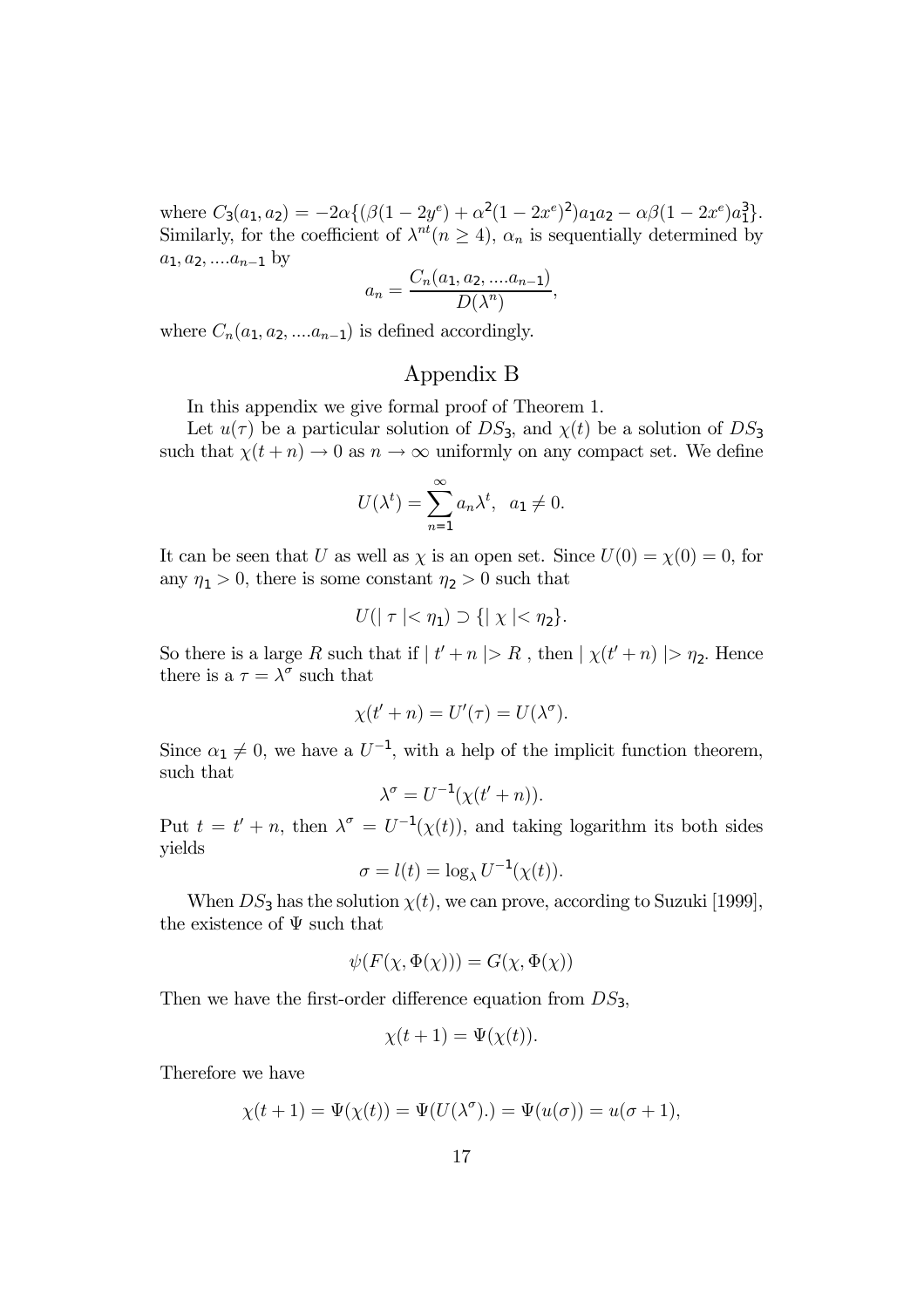and

$$
\sigma + 1 = l(t+1), \ \ l(t) + 1 = l(t+1).
$$

Hence we obtain

$$
l(t) = t + \pi(t)
$$

where  $\pi(t)$  is an periodic function with period one. Then

$$
\sigma = t + \pi(t)
$$

and

$$
\chi(t) = U(\lambda^{\sigma}) = \sum_{n=1}^{\infty} a_n (\lambda^{t+\pi(t)})^n = \sum_{n=1}^{\infty} a_n (\lambda^{\pi(t)} \lambda^t)^n
$$

Now we put  $\lambda^{\pi(t)}$  into  $\pi(t)$  so that  $\chi(t)$  can be written as

$$
\chi(t) = \sum_{n=1}^{\infty} a_n \lambda^{n(\frac{\log \pi(t)}{\log \lambda} + t)}
$$

This completes the proof.